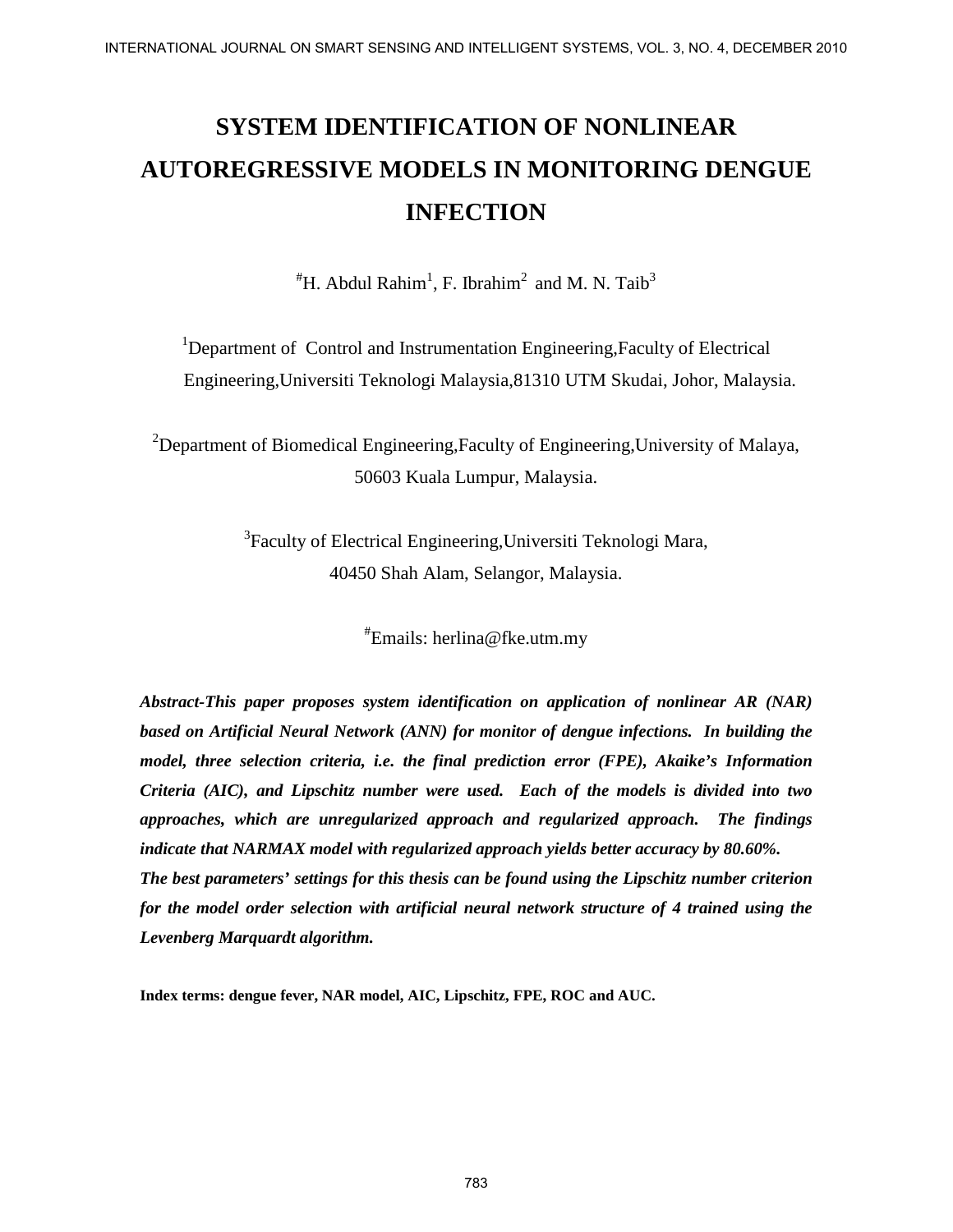#### 1. INTRODUCTION

Dengue fever (DF) ranks highly among the newly emerging infectious diseases in public health significance. Hence it is considered to be the most important of the arthropodborne viral diseases. In Malaysia, the disease is endemic but major outbreaks seem to occur at least once in every four years [2]. Dengue fever was first reported in Malaysia after an epidemic in Penang in 1902 [3, 4]. Since the early 1970s, the World Health Organization (WHO) has been actively involved in developing and promoting strategies for treatment and control of dengue. In 1997, WHO published a second guide to the diagnosis, treatment and control of dengue haemorrhagic fever [1]. Dengue were reported throughout the year and started to increase from 1997 to 1998. In 1998, 27,373 dengue cases with 58 deaths were reported as compared to 19,544 cases with 50 deaths in 1997. This has shown an increase of 7,829 cases or 40.1% over the number of cases in 1997 [5]. Therefore, accurate classification of dengue infection a very useful tool for doctors in diagnosing diseases early. H. Abdul Rahim, E limithm and M. N. Tais, SYSTEM IDENTIFICATION OF NONLINEAR<br>AUTOREGISESIWE MODIES IN MONUTORNO DENOUE THEOTICAL<br>for CONFIGURATION (FOR THEOTIC TON FOR THEOTIC TON FOR THEOTIC TON FOR THE IN SURFACT TON TH

Fatimah et. al. [6] describe a noninvasive prediction system for predicting the day of defervescence of fever in dengue patients using ANN. The developed system bases its prediction solely on clinical symptoms and signs and the results show that around 90% prediction accuracy.

This paper describes a noninvasive classification system for dengue infections using NAR models. The rest of the paper is structured as follows: In Section II nonlinear autoregressive (NAR) model is presented. Methods are provided in Section III. In Section IV shows the results. Finally, concluding remarks and discussions are presented in Section V.

#### II. NONLINEAR AUTOREGRESSIVE MODEL

The NAR model consists of an autoregressive which is represented as past output data and the nonlinear function was selected as hyperbolic tangent.

$$
\hat{y}(t) = F[y(t-1),..., y(t-n_y), u(t)]
$$
\n(1)

where *F* is a nonlinear part,  $y(t)$  and  $u(t)$  represent the output and input, respectively.  $n_y$ is the associated maximum lags. Block diagram for NAR model is as shown in Figure 1.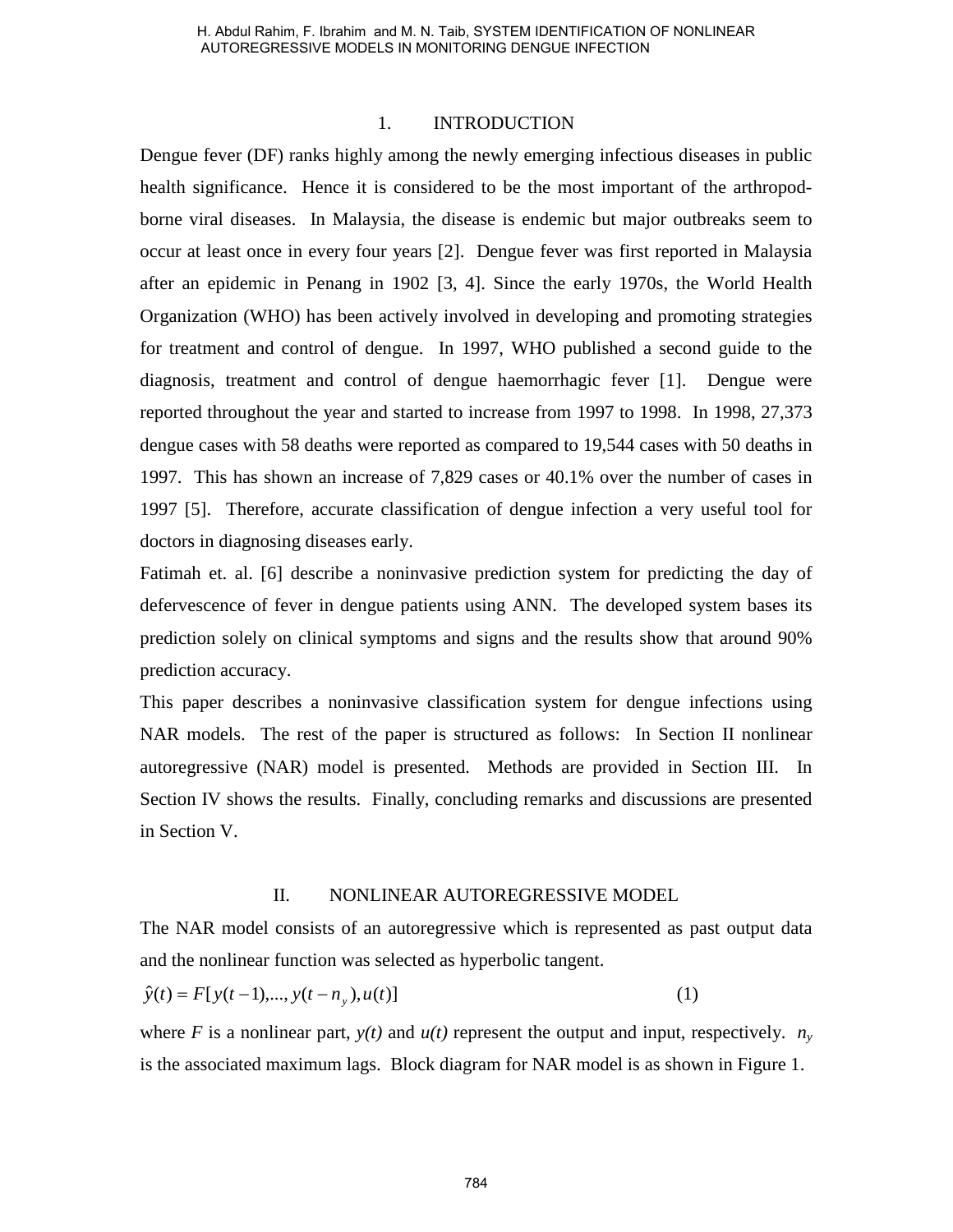

Figure 1: NAR Model

### a. Model Order Selection

Model order selection is dependent upon the quality of the model since the model order is varied and the cost function is monitored. A useful measure to aid this procedure is to measure the significance of each additional model. Assessing the significance of each model is not only necessary for model order selection but also for further analysis of the estimated model and can aid the design and analysis of medical applications.

#### b. Model Estimation

The third step is model estimation, which involves determining the numerical values of the structural parameters, which minimise the error between the system to be identified, and its model.

#### c. Regularization

If the network has been trained to a very small value of criterion, the model needs not be particularly good. A good performance on the training set does not automatically imply that the model generalizes well to new inputs. In particular, it was shown that if the model structure was too large (contained many weights) it led to overfitting [15], that is, the noise in the training set was also modelled. The average generalization error was introduced as a quantity assessing a given model structure. One way of controlling the average generalization error was to extend the criterion with a term called regularization by simple weight decay [15]. The weight decay reduced the variance error at the expense of a higher bias error. **EXIERNATIONAL JOURNAL ON SMART SENSING AND INTELLIGENT SYSTEMS, VOL. 3, NO. 4, DECEMBER 2010<br>**  $\frac{y(t, t)}{t}$ **<br>**  $\frac{y(t, t)}{t}$ **<br>**  $\frac{y(t, t)}{t}$ **<br>**  $\frac{y(t, t)}{t}$ **<br>**  $\frac{y(t, t)}{t}$ **<br>**  $\frac{y(t, t)}{t}$ **<br>**  $\frac{y(t, t)}{t}$ **<br>**  $\frac{y(t, t)}{t}$ **<br> \frac{y(t**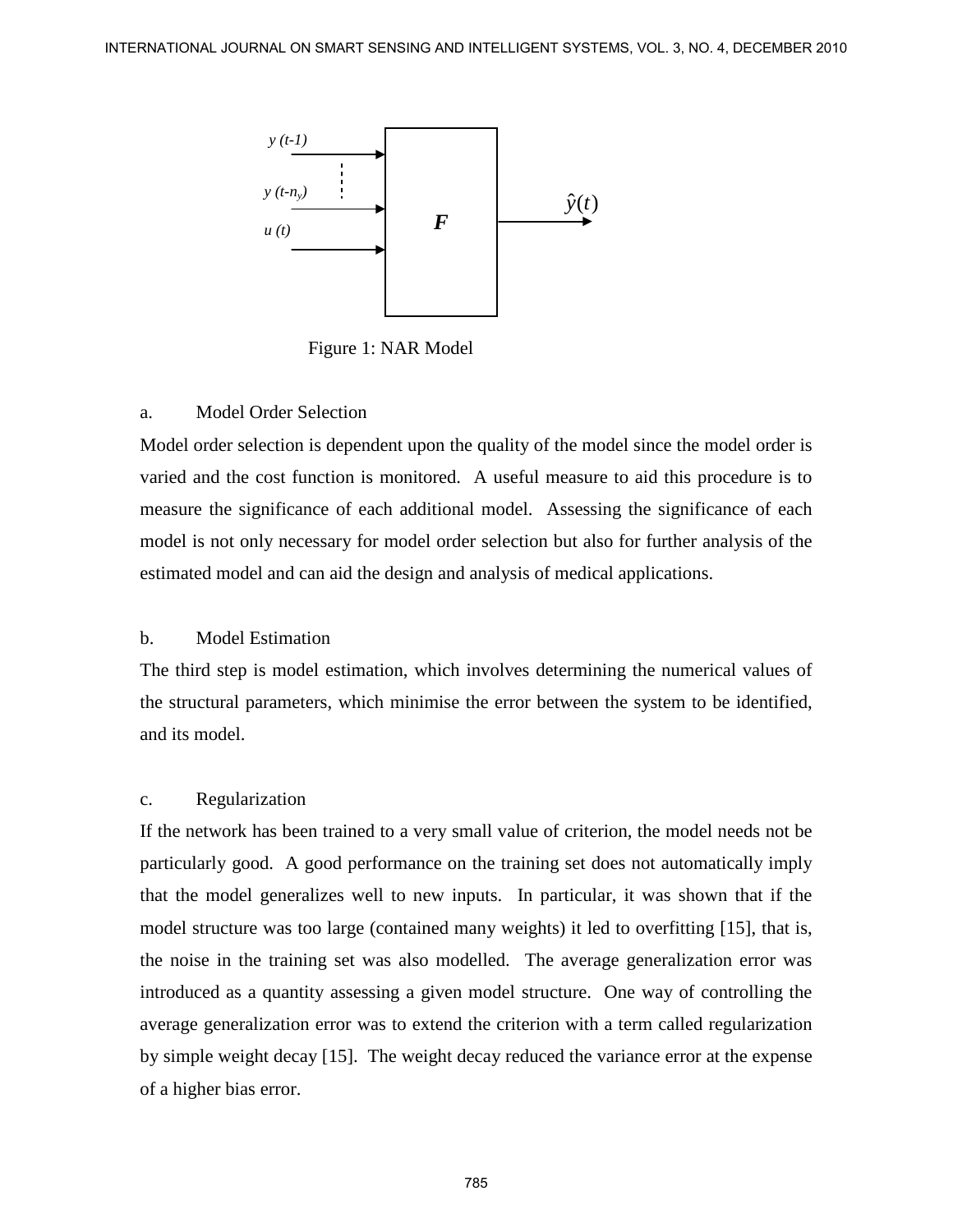### d. Model Validation

Receiver operating characteristic (ROC) curves are commonly used in medicine and healthcare [18], where they are used to quantify the accuracy of diagnostic tests [19, 20]. The performance of an "expert" human or machine, can be represented objectively by ROC curves [21]. Such curves show, for example, the trade-off between a diagnostic test correctly identifying diseased patients as diseased, rather than healthy, versus correctly identifying healthy patients as healthy, rather than diseased. Terms commonly used in ROC curves are sensitivity, specificity and diagnostic accuracy, to show the accuracy of the designed system. H. Abdul Rahim, F. IIsrahim and M. N. Taib, SYSTEM IDENTIFICATION OF NONLINEAR<br>
AUTOREGRESINT MORE IN MONITORING DIPNOTE INTOTION<br>
Moreofor the material (ROC) curves are commonly used in medicine<br>
re persisting characteri

### i. Receiver Operating Characteristic (ROC) Curves

ROC curves display the relationship between sensitivity (true positive rate) and 1 specificity (false positive rate) across all possible threshold values that define the positivity of a disease. They show the full picture trade-off between true positive rate and false positive rate at different levels of positivity.

The ANN must be trained before the ROC curve can be generated. The resulting network is referred to as a "basic trained network". This initial instance of the ANN provides one operating point. The result is a set of instances of the network chosen to represent a point on the ROC curve. The goodness of this set of network instances are then evaluated using separate test data.

Table 1 shows a diagnostic accuracy results after training the ANN. The decision variable can produce two sets of values, which represents two category types dengue infection. The true dengue infection is denoted as  $D<sub>+</sub>$ , whereas the false dengue infection is indicated as D-.

|                  | Diagnosis (Dengue Infection) |           |       |  |  |
|------------------|------------------------------|-----------|-------|--|--|
| Test<br>Result   | Positive                     | Negative  | Total |  |  |
| (Decision Model) | (Dengue)                     | (Healthy) |       |  |  |
| Positive         | TP                           | <b>FP</b> | $T+$  |  |  |
| Negative         | FN                           | TN        | $T -$ |  |  |
| Total            | D+                           | $D-$      |       |  |  |

Table 1: Diagnostic Accuracy table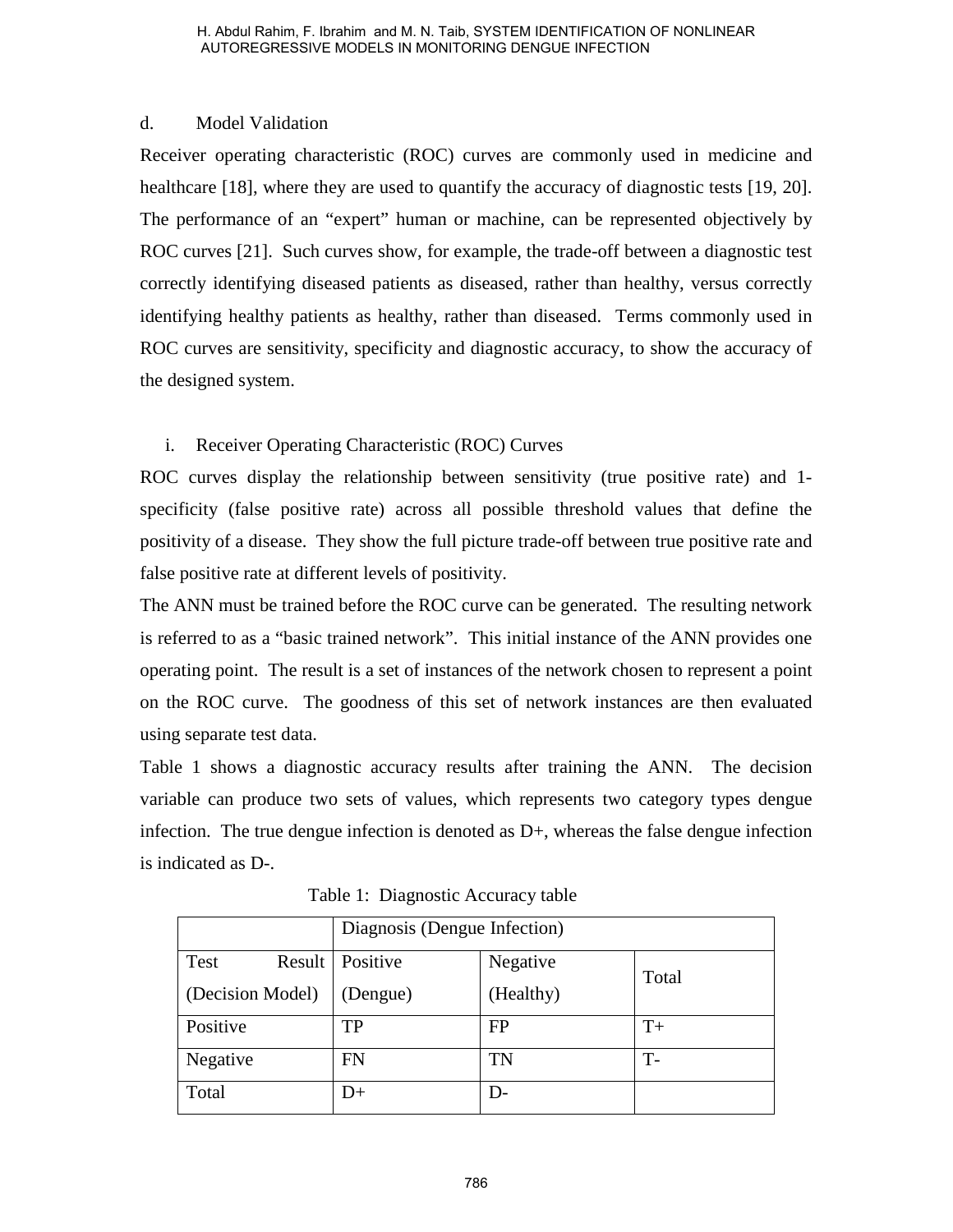In general, four possible decisions and two types of errors are made when comparing a test result with a diagnosis, as shown in Table 1. If both diagnosis and test are positive, it is called a true positive (TP). The probability of the TP to occur is estimated by counting the true positives in the sample and dividing by the sample size. If the diagnosis is positive and the test is negative it is called a false negative (FN). False positive (FP) and true negative (TN) are defined similarly. The two sets of values produced in the threshold are the total positive and negative indicated as T+ and T-. RIERRATIONAL JOURNAL ON SIMART SENSING AND RYFIELD SYSTEMS, VOL. 3, NO 4, DECEMBER 2010<br>
To general, from provide decisions and two types of envots are used when comparing a<br>
text result with a diagnosis, are shown in Tab

Sensitivity and specificity are the basic measures of the accuracy of the diagnostic test. They describe the abilities of the test to enable one to correctly diagnose disease when the disease is actually present and to correctly rule out disease when it is truly absent.

The accuracy of a test is measured by comparing the results of the test to the true disease status of the patient. Sensitivity and specificity depend on the threshold (also known as 'operating point' or 'cut point') used to define positive and negative test results. As the threshold level decreases, the sensitivity increases while the specificity decreases, and vice versa.

Sensitivity is the ratio or percentage of a probability that a test result will be positive when the diagnosis is present, also known as true positive rate (TPR), defined as:

$$
Sensitivity: TPR = \frac{TP}{D+}
$$
 (2)

Specificity is the ratio or percentage of a probability that a test result will be negative when the disease is not present and also known as true negative rate *(TNR)*, defined as:

$$
Specificity: TNR = \frac{TN}{D-}
$$
 (3)

#### III. METHODOLOGY

#### a. Data Collection

The data were obtained from the previous work [22]. For the first group, the severity of the DHF is classified into grade I to IV, according to WHO recommendation [23]. Acute dengue infection was confirmed subsequently by the use of ELISA to detect elevated dengue specific IgM (primary infection) and IgG (secondary infection) [24]. Patient serum samples were tested for hemoglobin determination using an automated counter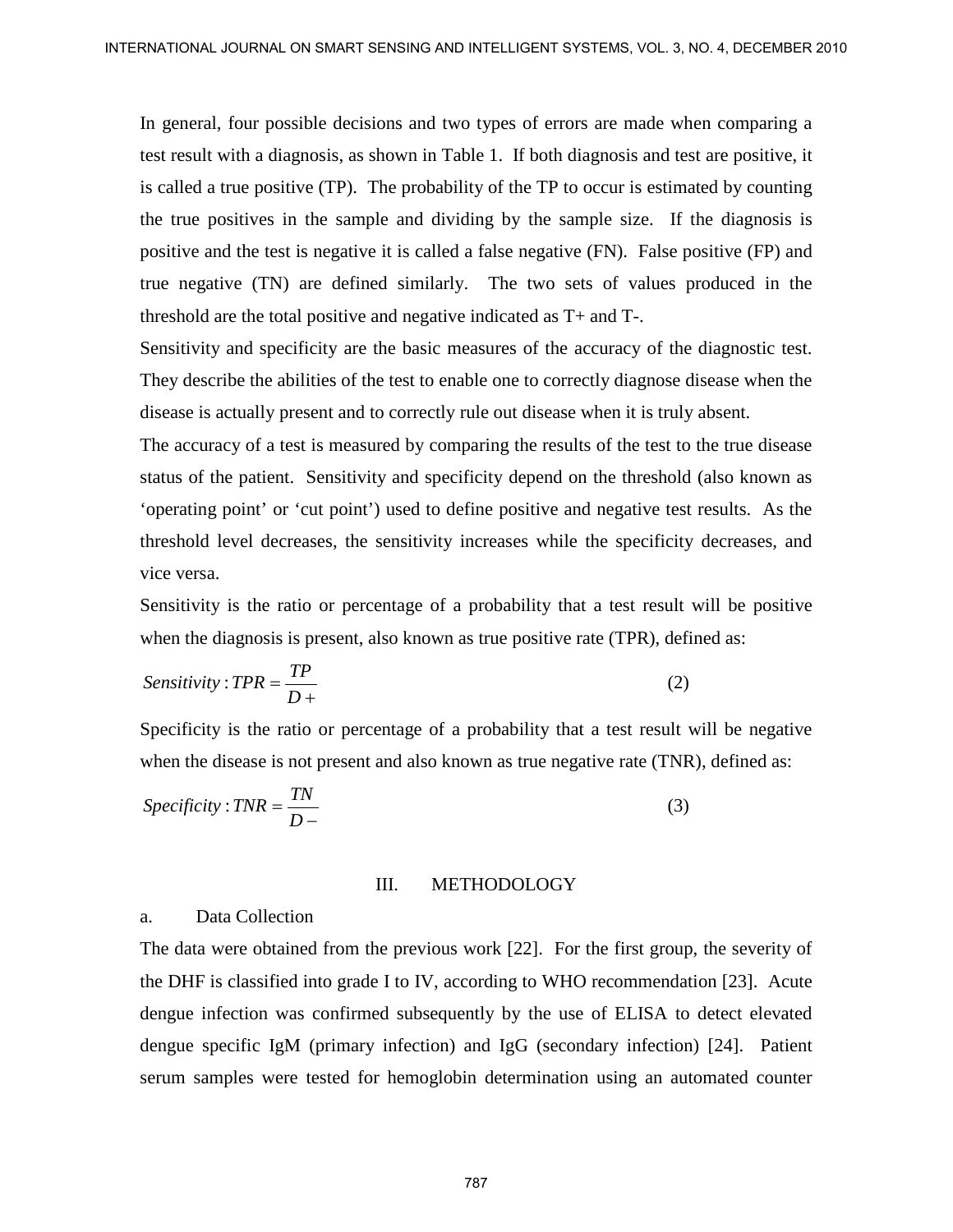(Coulter STKS machine). The second group is the control group for healthy female and male subjects.

The second group of patients (control subjects) who do not have past medical history of dengue were recruited and studied using the same guidelines as in the BIA subject preparation used for the first group [22]. The BIA safety measurements procedure and other safety precautions were made known to the subjects and their informed consent was obtained from each subject prior to the BIA measurement.

For the control subject, the weight was taken once. However for subjects with dengue infection, the weight was measured daily until upon discharged.

#### b. Clinical Experiments

One of the clinical methods in making dengue diagnosis is to establish the clinical history-taking, physical examination and investigation. Each patient undergoes detailed history taking, physical examinations and blood investigations following their admission. Clinical evaluations and haematological investigations are conducted continuously until they are discharged.

The patients were also admitted at different stages of their illness, thus it is important to have the results of clinical signs and symptoms, blood investigations, and other analyses dated with a consistent and proper reference point [22]. Nevertheless, thorough documentation of symptoms and blood investigations do not offer definitive advantage in the management and monitoring of dengue cases. A more useful measure is to develop a complete day-to-day profile of clinical manifestations and blood investigations made according to a proper reference point based on the 'Fever day' definition [22]. This is to ensure that the data used in the analysis will refer to a common reference point, regardless of how many days of fever the patient has experienced H. Abdul Rahim, E limitalm and M. N. Taib, SYSTEM IDENTIFICATION OF NONLINEAR<br>AUTOREGRESINY MODELS IN MONITORING DIPINDENTIFICATION OF NONLINEAR<br>FORD STANS THEON THE SECOND HOT UP IS THE SECOND TO THE SURFACT TO THE SURFAC

The Hb status of control subjects cannot be determined at a low frequency of 50 kHz, since the membranes of blood cells will act as insulators. In DHF patients however, pathophysiological changes caused by the dengue infection lead to a plasma leakage. And this in turn causes low thrombocytopenia and coagulopathy [23]. It is therefore possible to estimate the Hb volume indirectly using the BIA technique.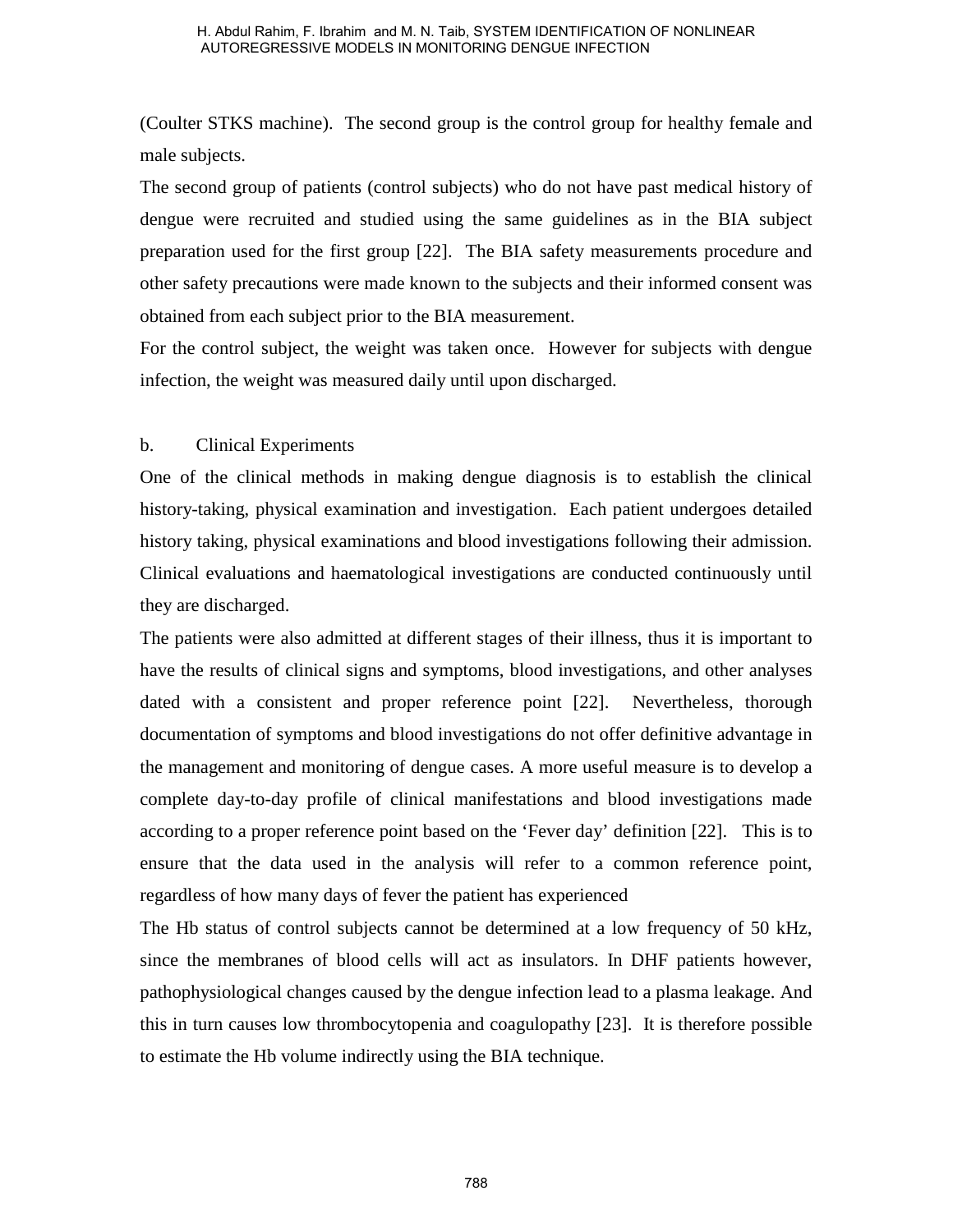#### c. BIA Experiments

The bioelectrical impedance experiments are conducted using the bioimpedance analyzer. It is important to note that there is no historical or clinical evidence that bioimpedance testing is unsafe, even for pregnant women or persons with pre-existing heart conditions. During the years 2001 and 2002, two hundred and ten adult patients aged twelve years old and above, with serological confirmation (WHO 1997) of acute dengue infection, admitted in HUKM, Malaysia were prospectively studied. At present, the knowledge acquisition to present pattern to classify the dengue infections is limited to the clinical symptoms and signs. Thus, only clinical symptoms were used as the input data for classify the dengue infections. RYIERNATIONAL JOLENSAL ON SIMART SENSING AND BYFIRE ART (SCL. 3, NO 4, DECEMBER 2010)<br>
C. BIA Propertiments and concerned and product of the biompediator analyzer.<br>
The biomolectrical importance experiments are conducted

A total of one hundred and forty two volunteers with no past medical history were recruited and studied as the control subjects. For the control subject the weight was taken once, however for subjects with dengue infection the weight was measured daily until upon discharged.

The statistical analysis was performed using SPSS statistical package version 10.01 for Window 1998. Simple linear regression was used in the preliminary analysis for testing the significance of the variables. These variables were then included in the multivariate analysis. Multiple linear regression was used to analyse the control effects of the patient demographic and symptom variables and BIA parameters on Hb. The model was constructed in three steps as follows:

- a. When correlation exits between variables, one or more variables were excluded for the multivariate analysis.
- b. The demographic variables were first included in the model. Once the demographic predictors were identified, add in the BIA parameters and find, which of these parameters were important predictors.
- c. The last step was to include symptom and find out whether with the addition of this predictor will make further significant contribution or not.

The last step was to include symptom and find out whether with the addition of this predictor will make further significant contribution or not.

Only five variables are highly significant which gender, weight, reactance (Xc), vomiting and day of fever [22, 25-27].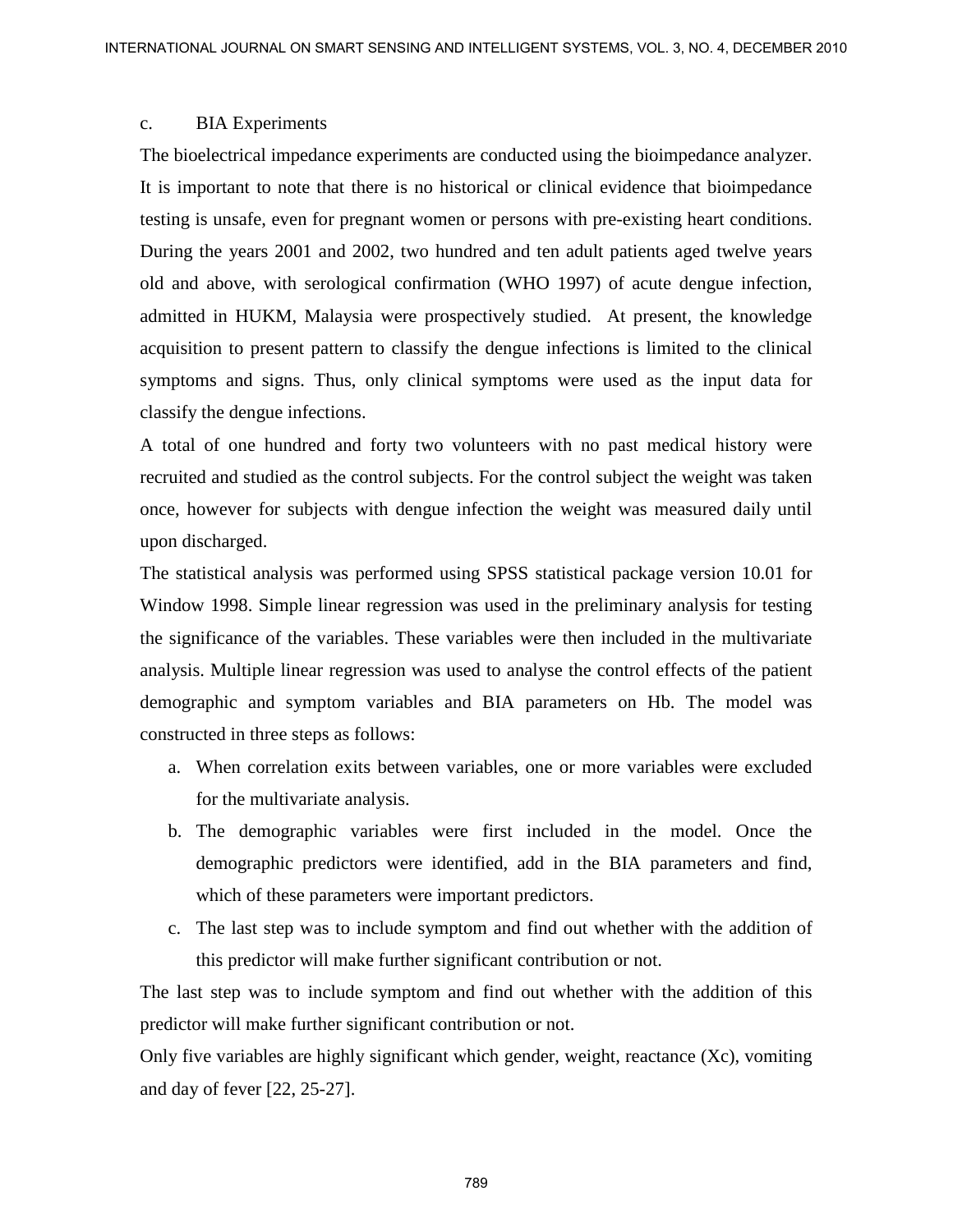These predictors will be the inputs for linear and nonlinear system identification based on ANN. All the inputs data for these models were normalized from '0' to '1'. Only for linear and nonlinear system identification based on ANN the output data were categorize into 2 parts, for classifying the dengue infections disease which is 0 for no dengue infection, while 1 for dengue infections.

Then, the input data were divided randomly, between 2 sets: a training set and a testing set. These five input variables were fed into the FFNN and trained using LM algorithm. During this process, the NAR application was optimized via four steps where each of these steps was implemented to find optimum value for the model order, the number of hidden layers, maximum iterations, and lastly the number of parameters regularization. At each experiment, the respective parameter to be optimized was varied while the other three were fixed. Selection of the optimum parameter value for each step was based on the performance evaluation of the model through the final prediction error (FPE) analysis as well as the diagnostic accuracy (DA). For simplicity, threshold for the output logic levels was fixed to 0.5 for each models used in this work. At the next stage, the most appropriate threshold level would be decided by analyzing the minimum *Euclidean Distance* (ED) values from the receiver operating characteristic (ROC) plot. A Abdul Rahim, F. Ibrahim and M. N. Taib, SYSTEM IDENTIFICATION OF NONLINEAR<br>AUTOREGRESIANT MORE IN MONITORNS DETAINED CONTINUES THE TRANSIST MATHEN THAT AND MATHEN THAT THAT AND MATHEN THAT THAT AND HERE THAT AND MULTIMAT

Finally, the area under the ROC curve was applied to measure the accuracy of dengue hemoglobin status in the diagnostic test.

#### d. Experiment for NAR Model

These experiments were designed to give better accuracy than the previous experiments (linear model). These experiments processes (data preprocessing, model design, model estimation and model validation) are described in next section.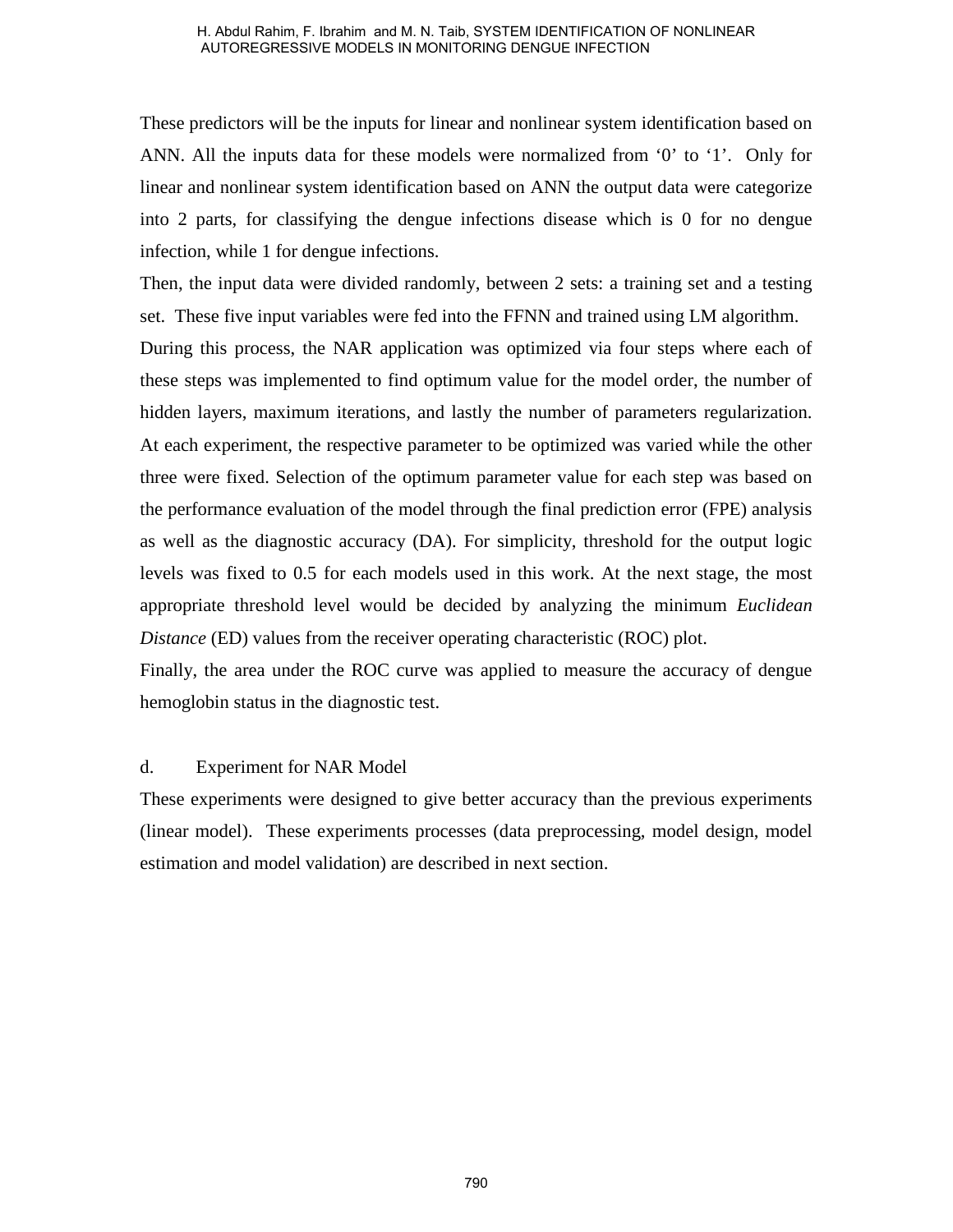

Figure 2: Nonlinear Model Development Process for NAR Experiment

i. Data Preprocessing

Two matrices were generated from the data collection: training, and test set. These data were then divided randomly into two sets: a training set, and a testing set to ensure that it generalizes well. All data were normalized so that that the dataset has zeroed mean and uniform standard deviation.

The training data was used to guide MLP weight updates during training. The test set was used to test the performance of the MLP.

ii. Model Design for Nonlinear Model

For nonlinear models, NAR, was used to monitor the progression of dengue infection based on hemoglobin. Input variables were fed into the feedforward ANN and trained using Levenberg-Marquardt algorithm. The number of hidden layers was set to be between 1 to 10 units. The number was chosen so as to reduce time consumption in training the data, and network overfitting [15]. A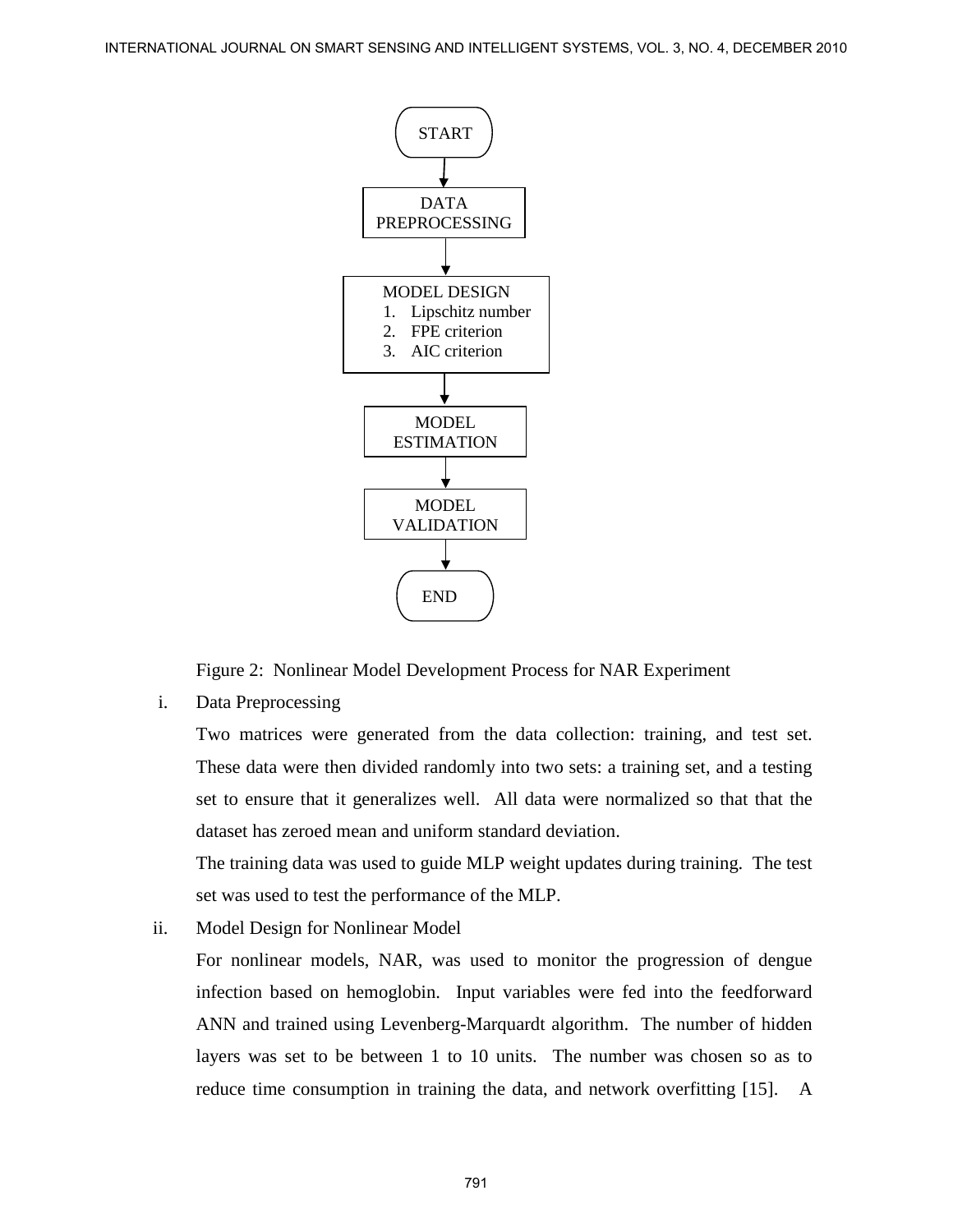transfer function for neurons in the hidden layers is hyperbolic tangent sigmoid and the single neuron in the output layer has a linear transfer function.

There were two approaches considered in this study, unregularized and regularized approach. Unregularized approach is the normal method used for training the networks, which is associated with Equation 3.42 for FPE. For the regularized approach, it was shown that one way of controlling the average generalization error was to extend the criterion with a term called regularization by simple weight decay. The weight decay reduced the variance error at the expense of a higher bias error. Nørgaard [15] showed that the value was obtained on validation data set when regularized approach was used. Figure 3 illustrates this approach.



Figure 3: Steps to monitor progression of dengue infection based on hemoglobin using linear model

### i. Model Estimation

The MLP application was optimized via four steps, each of which was implemented to find the optimum value for the number of neurons in the hidden layer, training iterations and regularization parameters. In each step, the parameter to be optimized is varied, while the other two are fixed. Selection of the optimum parameter value for each step was based on the performance of the model through the FPE analysis as well as DA. For simplicity, threshold for the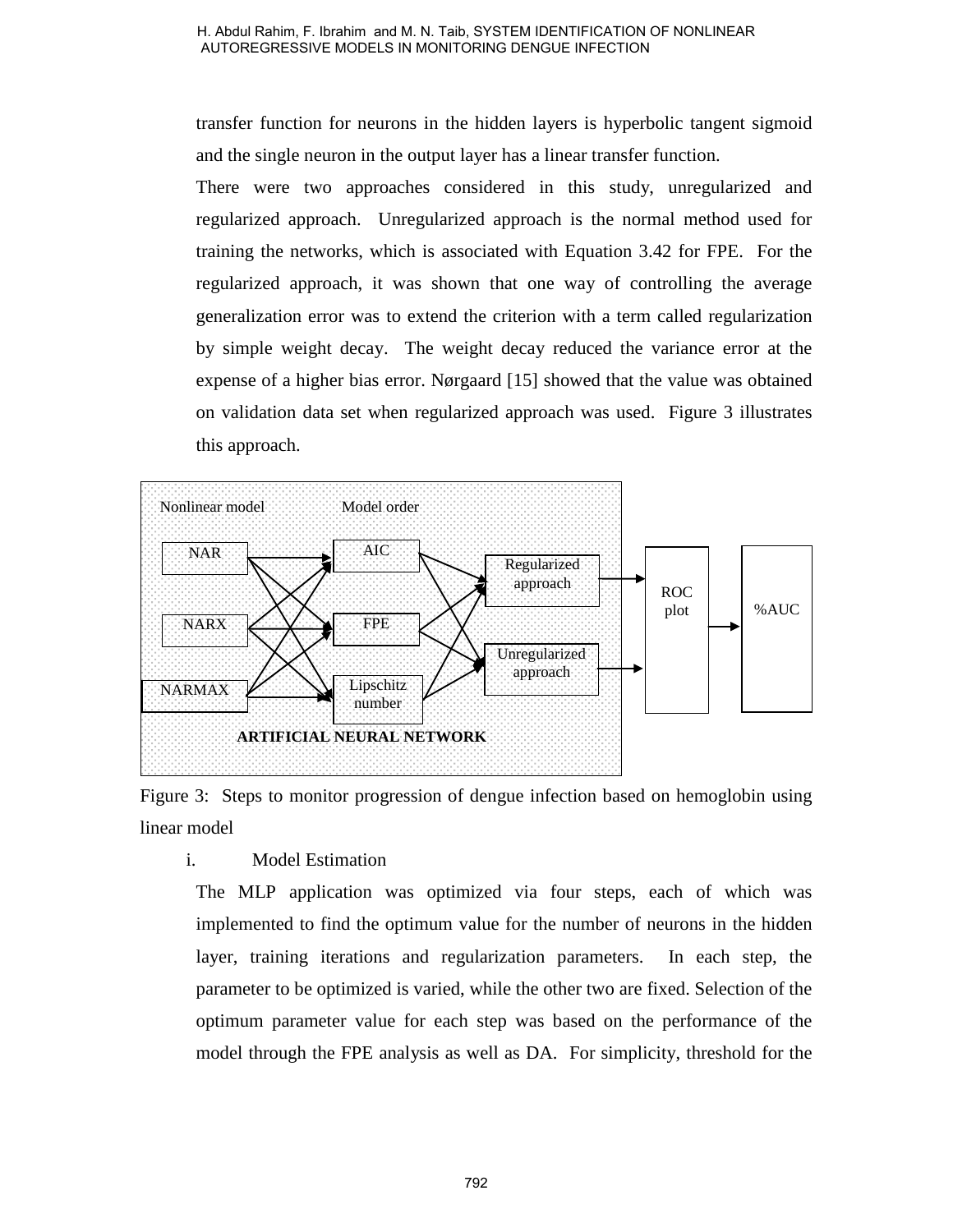output logic levels was fixed to 0.5 for each model used in this initial work. The best model for the experiment was then selected for the final application.

ii. Validation of Nonlinear Models

In this stage, the most appropriate threshold level was decided by analyzing the minimum ED values from the ROC plot. Finally the AUC was applied to measure the accuracy of dengue hemoglobin status in diagnostic test.

#### IV. RESULTS

#### a. Dengue Data

During the year 2001 to 2002, two hundred and ten adult patients aged 12 to 83 years old, suspected of DF and DHF admitted to the Universiti Kebangsaan Malaysia Hospital (HUKM), were monitored. The dengue infection was also confirmed serologically by detection of IgM antibody using the ELISA method. For all the 210 dengue patients studied, 119 (56.7%) were male and 91 (43.3%) were females.

The sample size of the female was more than the male for DF by 4 patients. However, for DHF I the males exceeded the females by 11; the males increased by 22 compared to females in DHF II and there was only one female DSS patient. In the age distribution, the majority were mainly in the 15-24 years group age (35.71%), followed by the 25-34 years group age (25.24%). Those aged between 35-44 years constituted 20% for all cases. This indicates that the majority of the patients were teenagers and young adults, whom were more likely to be involved in outdoor activities and thus more likely to be exposed to the danger of dengue infection. **EXTERNATIONAL JOURNAL ON SIMART SENSING AND INTERNATIONAL SCREAMES ATTO<br>
Total the rest model of Northern Models was fixed in this formation in the finitial work. The<br>
best model for the experiment was then selected for** 

#### b. Bioelectrical Impedance Analysis

In the analysis of bioelectrical tissue conductivity (BETC) parameters for the healthy subjects, it was found that body capacitance  $(BC)$  and phase angle  $(\alpha)$  were lower in the female subjects compared to their male counterparts (Table 5.2). On the other hand, resistor  $(R)$  and reactance  $(X_c)$  were higher in females than in males. A similar trend for the BETC parameters was also observed in dengue patients, where a higher  $\alpha$  and *BC* values were found in males, and a higher  $R$  and  $X_c$  values were found in females. For example, on 'Fever day 0', the mean  $\alpha$  for male was 6.69±0.91° and female was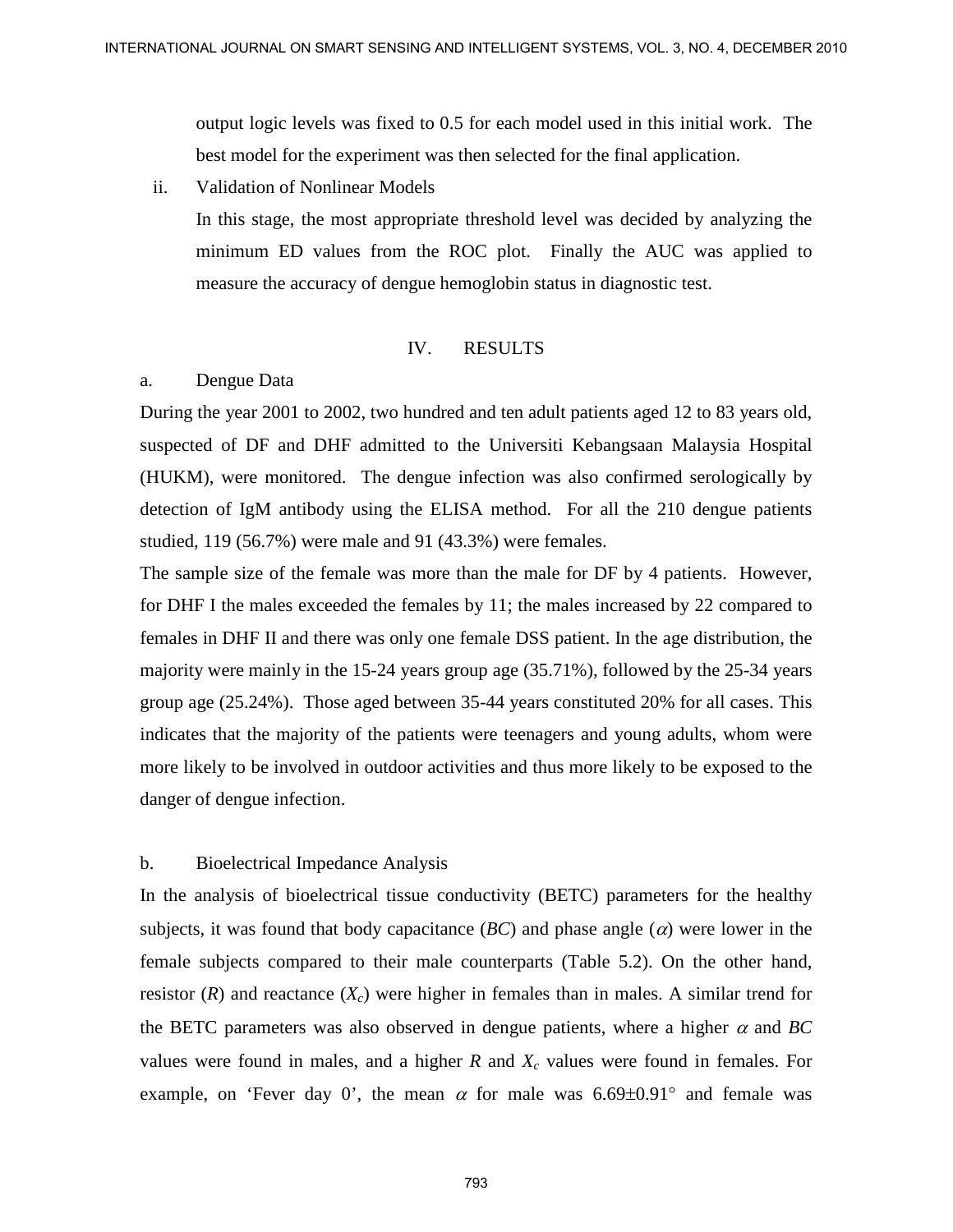5.45±1.02°, while the mean *BC* was 821.24±187.58pF and 516.82±112.93pF for males and females, respectively. However, the female *R* (592.14±93.90Ω) and *Xc* (56.92±15.73Ω) were higher than the male *R* (462.77±76.81Ω) and *Xc* (54.02±11.15Ω), respectively (Table 2).

|                                |                                   | H. Abdul Rahim, F. Ibrahim and M. N. Taib, SYSTEM IDENTIFICATION OF NONLINEAR<br>AUTOREGRESSIVE MODELS IN MONITORING DENGUE INFECTION                                                                                                                                                                                                                                                                                          |                            |                                 |
|--------------------------------|-----------------------------------|--------------------------------------------------------------------------------------------------------------------------------------------------------------------------------------------------------------------------------------------------------------------------------------------------------------------------------------------------------------------------------------------------------------------------------|----------------------------|---------------------------------|
|                                |                                   | 5.45 $\pm$ 1.02°, while the mean BC was 821.24 $\pm$ 187.58pF and 516.82 $\pm$ 112.93pF for 1                                                                                                                                                                                                                                                                                                                                  |                            |                                 |
|                                |                                   |                                                                                                                                                                                                                                                                                                                                                                                                                                |                            |                                 |
| and                            |                                   | females, respectively. However, the female $R$ (592.14±93.90 $\Omega$ )                                                                                                                                                                                                                                                                                                                                                        |                            | and                             |
|                                |                                   | $(56.92\pm 15.73\Omega)$ were higher than the male R (462.77±76.81 $\Omega$ ) and $X_c$ (54.02±11.                                                                                                                                                                                                                                                                                                                             |                            |                                 |
| respectively (Table 2).        |                                   |                                                                                                                                                                                                                                                                                                                                                                                                                                |                            |                                 |
|                                |                                   |                                                                                                                                                                                                                                                                                                                                                                                                                                |                            |                                 |
|                                |                                   | Table 2: BETC parameters for both control data and dengue patients                                                                                                                                                                                                                                                                                                                                                             |                            |                                 |
|                                |                                   | <b>MALE</b>                                                                                                                                                                                                                                                                                                                                                                                                                    |                            |                                 |
|                                |                                   | Mean±SD                                                                                                                                                                                                                                                                                                                                                                                                                        |                            |                                 |
| <b>Fever of Days</b>           | Phase Angle                       | <b>Body Capacitance</b>                                                                                                                                                                                                                                                                                                                                                                                                        | Resistor                   | Reactance                       |
|                                | $\binom{0}{0}$                    | (pF)                                                                                                                                                                                                                                                                                                                                                                                                                           | $(\Omega)$                 | $(\Omega)$                      |
| $\boldsymbol{0}$               | $6.69 \pm 0.91$                   | 821.24±187.58                                                                                                                                                                                                                                                                                                                                                                                                                  | 462.77±76.81               | $54.02 \pm 11.15$               |
| $+1$                           | $6.70 \pm 0.88$                   | $819.61 \pm 170.48$                                                                                                                                                                                                                                                                                                                                                                                                            | $462.31 \pm 73.31$         | 54.34±11.62                     |
| $+2$                           | $6.67 \pm 0.80$                   | 789.44±186.81                                                                                                                                                                                                                                                                                                                                                                                                                  | 475.19±79.02               | 55.38±10.43                     |
| $+3$                           | $6.75 \pm 0.82$                   | 785.81±189.71                                                                                                                                                                                                                                                                                                                                                                                                                  | 481.26±82.81               | $56.82 \pm 11.39$               |
| Control data                   | $7.35 \pm 0.76$                   | 818.08±158.03                                                                                                                                                                                                                                                                                                                                                                                                                  | $504.03 \pm 63.44$         | $74.57 \pm 70.79$               |
|                                |                                   | <b>FEMALE</b>                                                                                                                                                                                                                                                                                                                                                                                                                  |                            |                                 |
|                                |                                   | Mean±SD                                                                                                                                                                                                                                                                                                                                                                                                                        |                            |                                 |
| <b>Fever of Days</b>           | Phase Angle                       | <b>Body Capacitance</b>                                                                                                                                                                                                                                                                                                                                                                                                        | Resistor                   | Reactance                       |
| $\boldsymbol{0}$               | $\binom{0}{0}$<br>$5.45 \pm 1.02$ | (pF)<br>516.82±112.93                                                                                                                                                                                                                                                                                                                                                                                                          | $(\Omega)$<br>592.14±93.90 | $(\Omega)$<br>$56.92 \pm 15.73$ |
| $+1$                           | $5.38 \pm 0.83$                   | 523.39±107.77                                                                                                                                                                                                                                                                                                                                                                                                                  | 574.39±95.24               | $54.31 \pm 12.75$               |
| $+2$                           | $5.37 \pm 0.85$                   | 525.70±113.63                                                                                                                                                                                                                                                                                                                                                                                                                  | 577.16±102.15              | 54.26±13.02                     |
| $+3$                           | $5.43 \pm 0.99$                   | 527.83±125.93                                                                                                                                                                                                                                                                                                                                                                                                                  | 582.74±116.07              | 55.48±15.69                     |
| <b>Control data</b>            | $6.31 \pm 0.63$                   | 556.90±101.18                                                                                                                                                                                                                                                                                                                                                                                                                  | $634.69 \pm 71.55$         | $69.86 \pm 8.44$                |
| Control Data<br>c.             |                                   | The healthy control data, a total of 144 volunteers with no past medical history<br>analyzed. The patients were between the ages of 13 to 60 years old, and 53 (37%)<br>males and 91 (63%) were females. The racial and gender distributions are show<br>Figures 5.7 and 5.8. The majority of the confirmed patients were Malays (95 or 66<br>followed by Chinese with 36 patients (25.0%), Indian with 3 (2.0%) and others wi |                            |                                 |
| $(7.0\%)$ .                    |                                   |                                                                                                                                                                                                                                                                                                                                                                                                                                |                            |                                 |
|                                |                                   | In the age distribution, the majority were mainly in the $15-24$ years group age $(35.7)$                                                                                                                                                                                                                                                                                                                                      |                            |                                 |
|                                |                                   | followed by the $25-34$ years group age $(25.24\%)$ . Those aged between 35-44                                                                                                                                                                                                                                                                                                                                                 |                            |                                 |
| constituted 20% for all races. |                                   |                                                                                                                                                                                                                                                                                                                                                                                                                                |                            |                                 |
|                                |                                   |                                                                                                                                                                                                                                                                                                                                                                                                                                |                            |                                 |
|                                |                                   | 794                                                                                                                                                                                                                                                                                                                                                                                                                            |                            |                                 |

Table 2: BETC parameters for both control data and dengue patients

#### c. Control Data

The healthy control data, a total of 144 volunteers with no past medical history were analyzed. The patients were between the ages of 13 to 60 years old, and 53 (37%) were males and 91 (63%) were females. The racial and gender distributions are shown in Figures 5.7 and 5.8. The majority of the confirmed patients were Malays (95 or 66.0%), followed by Chinese with 36 patients (25.0%), Indian with 3 (2.0%) and others with 10  $(7.0\%)$ .

In the age distribution, the majority were mainly in the 15-24 years group age (35.71%), followed by the 25-34 years group age (25.24%). Those aged between 35-44 years constituted 20% for all races.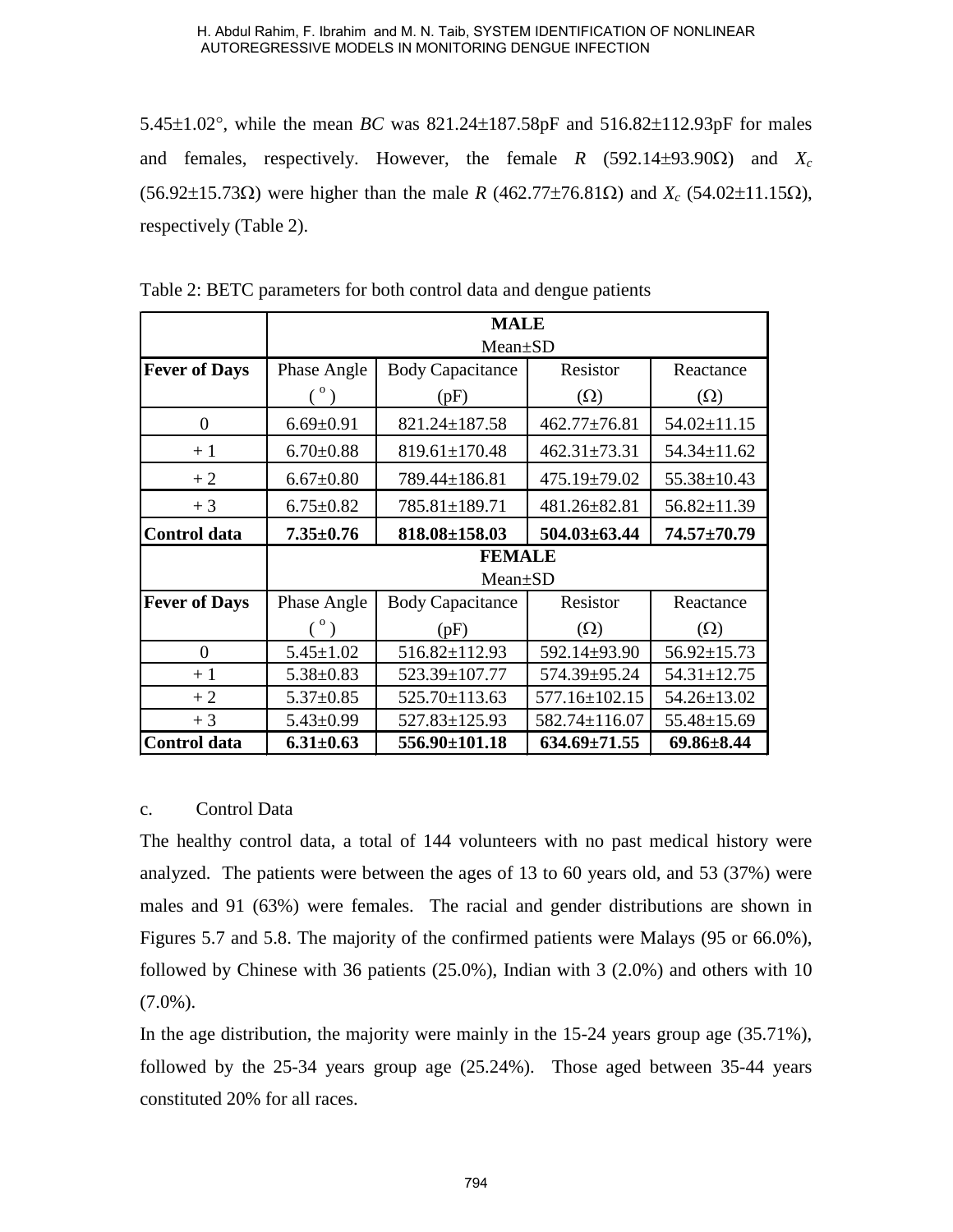#### e. Experiment for Statistical Analysis

Correlations between variables were analyzed using Spearman's correlation coefficient. It is a standardized measure of the strength of the relationship between two variables that does not rely on the assumptions of a parametric test. A matrix is displayed giving the correlation coefficient between the two variables such as gender and height (0.647), underneath is the significant values of the coefficient (0.000) and finally the sample size (210) . The significant value for this correlation coefficient is less than 0.05. Therefore, it can be concluded that there is a significant relationship between the gender and height. Linear regression was used to identify the most significant variable among the bioelectrical impedance analysis parameters. The significant variables were resistance and reactance  $(p<0.05)$ . Table 5.3 shows the model parameters. This model includes nine variables predicting the Hb, but only four variables are highly significant. RYIERANTONAL JOURNAL ON SMART SENSING AND SMART SENSING AND SMART SENSING AND STRAIN CONTENUES CONTENUES CONTENUES CONTENUES (SCELE THE STRAIN of the second of the sensing of the sensing of the sensing of the sensing spec

|                   |                | Coefficients (a)      |              |          |              |
|-------------------|----------------|-----------------------|--------------|----------|--------------|
| Model             | Unstandardized |                       | Standardized |          |              |
|                   |                | Coefficients          | Coefficients |          |              |
|                   | B              | <b>Standard Error</b> | <b>Beta</b>  |          | Significance |
| (Constant)        | 6.012          | 3.75                  |              | 1.603    | 0.112        |
| <b>GENDER</b>     | 1.309          | 0.551                 | 0.338        | 2.373    | 0.02         |
| <b>RISK</b>       | $-0.241$       | 0.32                  | $-0.063$     | $-0.753$ | 0.453        |
| <b>HEIGHT</b>     | 0.020          | 0.025                 | 0.096        | 0.82     | 0.414        |
| <b>RACE</b>       | 0.066          | 0.177                 | 0.031        | 0.375    | 0.709        |
| <b>WEIGHT</b>     | 0.029          | 0.014                 | 0.264        | 2.059    | 0.042        |
| <b>RESISTANCE</b> | $-0.002$       | 0.004                 | $-0.105$     | $-0.514$ | 0.609        |
| <b>REACTANCE</b>  | 0.047          | 0.019                 | 0.327        | 2.48     | 0.015        |
| <b>VOMITING</b>   | 1.178          | 0.493                 | 0.191        | 2.388    | 0.019        |
| <b>ANOREXIA</b>   | 0.156          | 0.341                 | 0.035        | 0.458    | 0.648        |

Table 3: Significant parameters for 210 dengue patients on day-of-admission.

a. Dependent Variable: Hemoglobin

The best model produced by the multilinear regression using four variables (gender, weight, reactance and vomiting) only yields an accuracy of 43%. This model can be written as follows:

$$
Hb = 6.012 + 1.309(gender) + 0.029(weight) + 0.047(reactance)
$$
\n(19)

$$
+0.19(vomiting)+\varepsilon
$$

where,

gender = 0 for female and 1 for male

weight =weight of patients in kg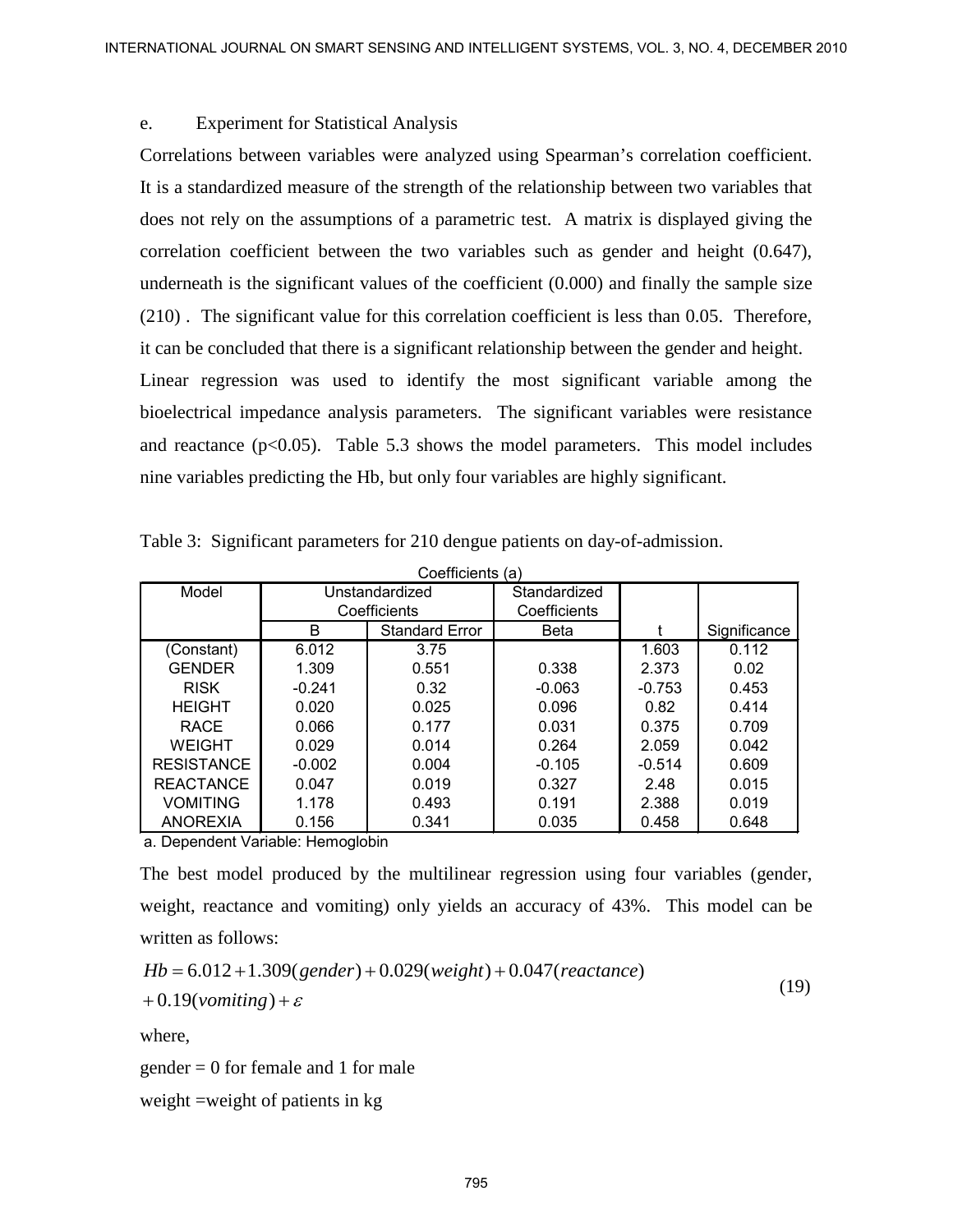react. = reactance of patients in ohm

vomiting  $= 1$  for sign of vomit and 0 for no sign of vomit,

 $\epsilon$  = error term

#### f. AR Experiment

Three types of input variables, which consisted of a list of dengue clinical symptoms, physiological and BIA parameters, were used in the AR Experiments. These input variables were analysed and evaluated using SPSS based on the hemoglobin concentration.

### g. Data Preprocessing

210 patients were monitored over a period of 4 succeeding days, depending on their severity and duration of stay in the hospital. The patients' symptoms, BIA parameters and physiological data were monitored daily to form a unique set of samples, and producing a total of 781 samples. All data were normalized from '0' to '1'. These data were then divided randomly into two sets: a training set consisting of 527 samples, and a testing set of 254 samples. Each case was arranged as column vectors in the datasets. H. Abdul Rahim, E limitalm and M. N. Taib, SYSTEM IDENTIFICATION OF NONLINEAR<br>AUTOREGRESIANT MODELS IN MONITORING DIPNOTE INTOTION<br>THE TREVENTIFICANT TREVENTIFICANT TREVENTIFICANT TREVENTIFICANT TREVENTIFICANT TREVENTIFICA

The results show that there were only one symptom (vomiting), two physiological data (gender and weight) and one BIA parameter (reactance) which were significant based on Experiment for SPSS. These predictors were subsequently used as inputs for Experiment for NAR. 'Fever day 0' to 'Fever day  $+3$ ' were important references for the physiological changes in the clinical symptoms. All of these parameters were employed as the inputs for the system identification experiments.

#### h. Model Design

The model order was chosen using the Lipschitz number, FPE and AIC order selection criteria. Figure 4 illustrate Lipschitz number plots for five input variables (vomiting, gender, weight, day of fever and reactance) of dengue patients.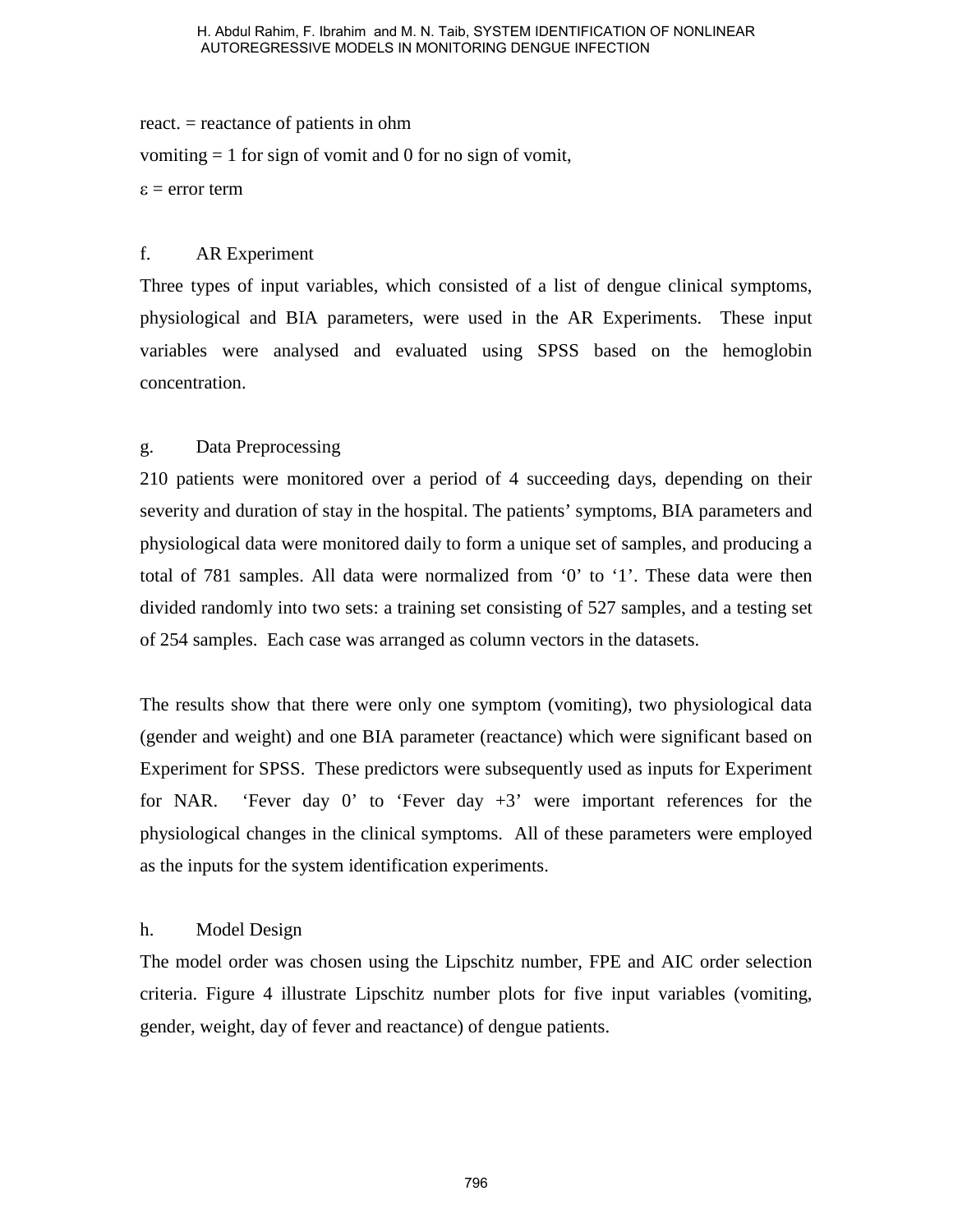

Figure 4: Model order of Lipschitz number criterion via AR model

From Figure 4, the optimal number of regression as the knee point of the curve was 4, so that the value of the model order was  $n_a=4$ .

#### i. Model Estimation

Figure 5 shows the Lipshitz number criterion for finding the neuron number in hidden layer. It can be seen that the DA line shows increasing trend at 3 neurons. Increasing the neurons after this did not improve the model effectiveness in recognizing the test data set despite the increasing trend of FPE. Thus, the network model that was iterated for 2 neurons and showed maximum accuracy (83.52%) is selected with the least value of error  $(0.071)$ .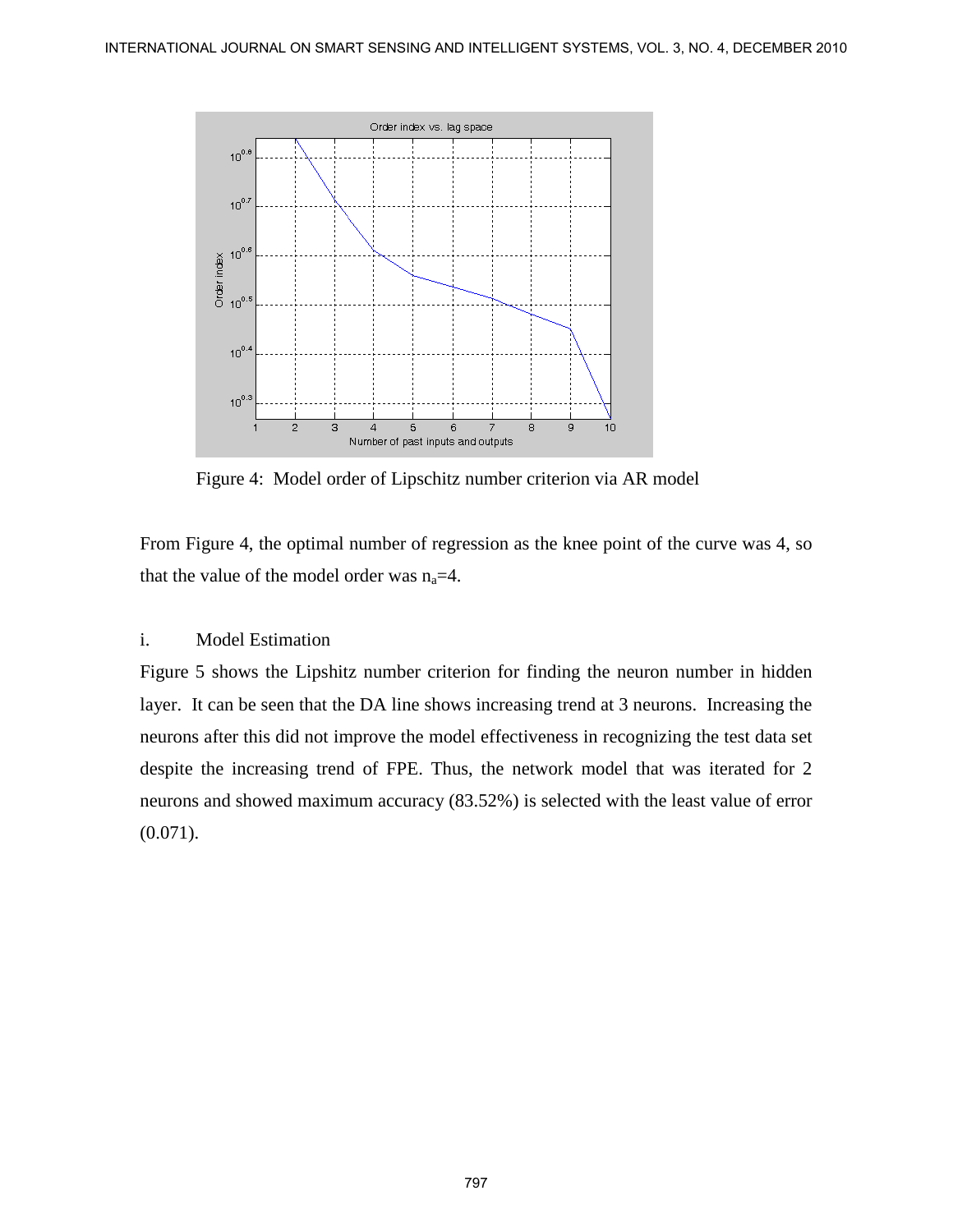

Figure 5: Plot of diagnostic accuracy and FPE against the number of neurons in the hidden layer using Lipschitz number criteria via NAR model

The iteration is also based on the highest DA and the least value of error. Figure 6 illustrates the model performance for finding the best iteration and the DA reached its maximum (91.21%) when 500 iterations were used, using Lipschitz number criterion.



Figure 6: Plot of diagnostic accuracy and FPE against the number of iterations using Lipschitz number criteria via NAR model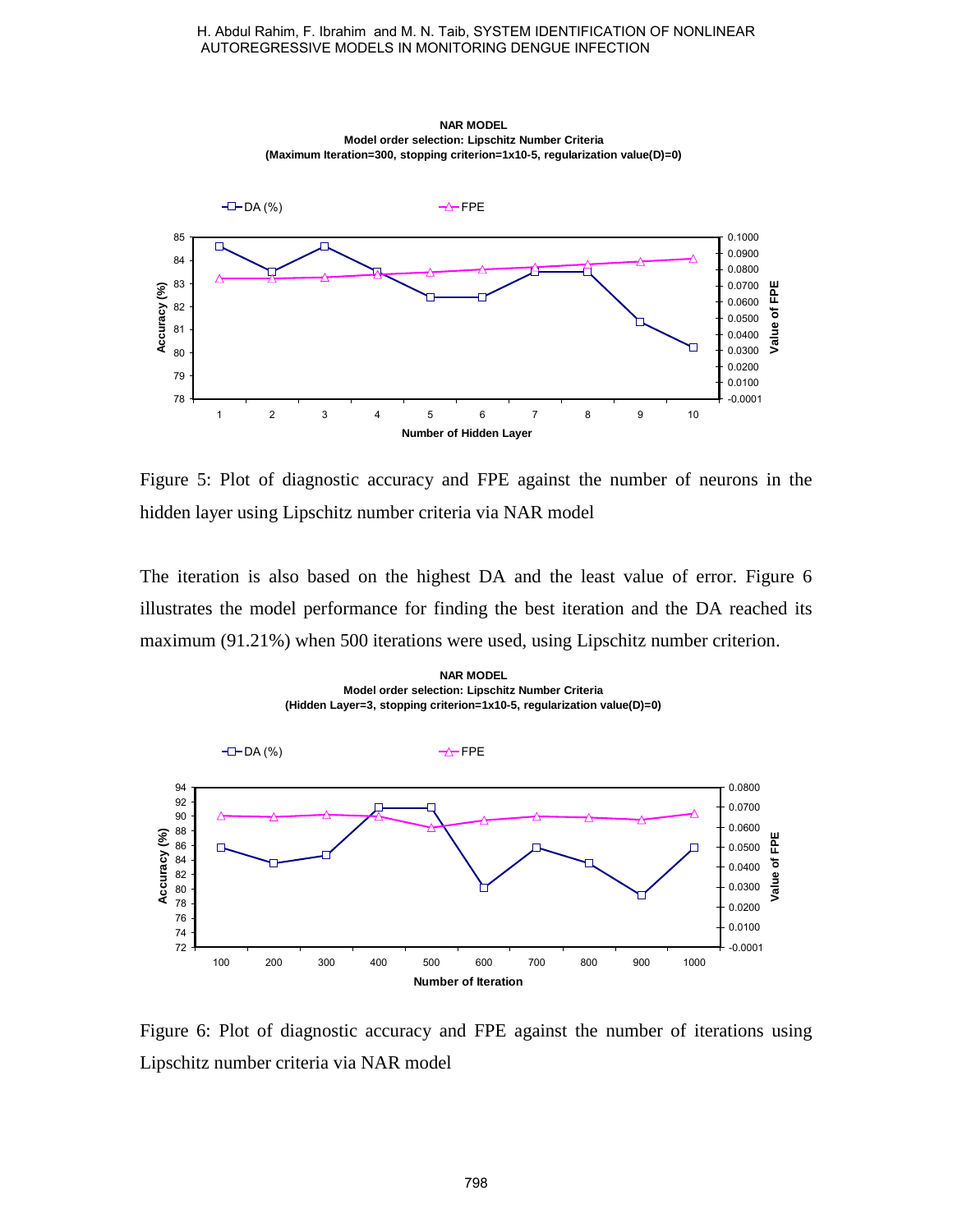These three steps are usually used for unregularized method. An addition of an extra step is necessary to find the best regularization parameters. The best regularization parameter selected was 0.0001 because the DA is 85.71% (reasonably high) and the value of the FPE was 0.064 (the least), hence meeting the maximum iteration (500) as shown in Figure 7.









Figure 7: (i) Plot of diagnostic accuracy and FPE against the value of regularization parameters using Lipschitz number criteria via NAR model, ii) Plot of number of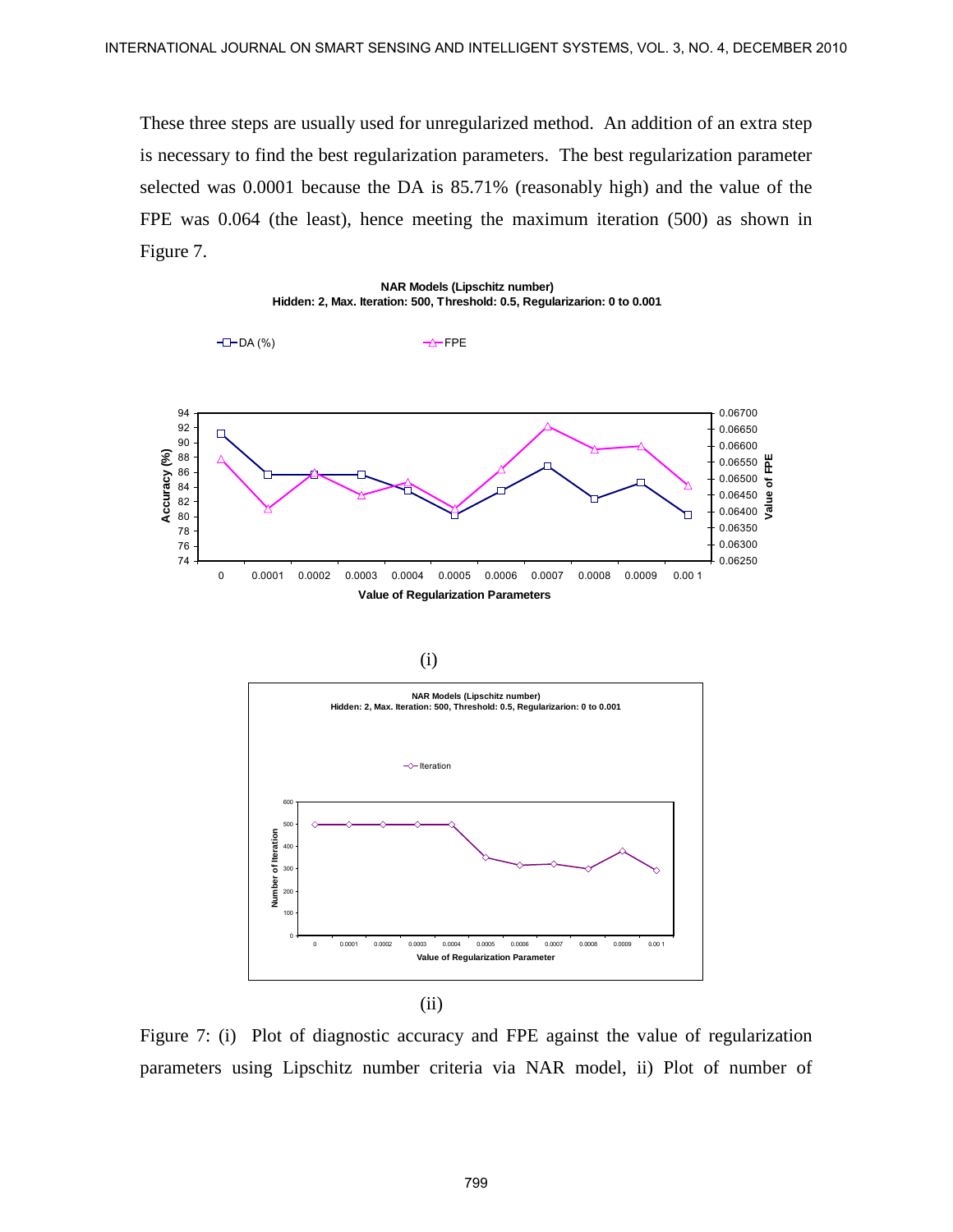iteration against the value of regularization parameters using Lipschitz number criteria via NAR model

Table 4 tabulates the summary of the parameters of NAR model for the different types of model order criteria.

|                 |                                         |                | AUTOREGRESSIVE MODELS IN MONITORING DENGUE INFECTION       |                |                | H. Abdul Rahim, F. Ibrahim  and M. N. Taib, SYSTEM IDENTIFICATION OF NONLINEAR                                                                                                                                                                                                                            |
|-----------------|-----------------------------------------|----------------|------------------------------------------------------------|----------------|----------------|-----------------------------------------------------------------------------------------------------------------------------------------------------------------------------------------------------------------------------------------------------------------------------------------------------------|
|                 |                                         |                |                                                            |                |                | a against the value of regularization parameters using Lipschitz number                                                                                                                                                                                                                                   |
| R model         |                                         |                |                                                            |                |                |                                                                                                                                                                                                                                                                                                           |
|                 |                                         |                |                                                            |                |                | tabulates the summary of the parameters of NAR model for the different t                                                                                                                                                                                                                                  |
| order criteria. |                                         |                |                                                            |                |                |                                                                                                                                                                                                                                                                                                           |
|                 |                                         |                |                                                            |                |                |                                                                                                                                                                                                                                                                                                           |
|                 |                                         |                | : NAR model with the different number model order criteria |                |                |                                                                                                                                                                                                                                                                                                           |
|                 | Parameter                               |                | Lipschitz                                                  | <b>FPE</b>     | AIC            |                                                                                                                                                                                                                                                                                                           |
|                 | Model order                             |                | 4                                                          | 15             | 25             |                                                                                                                                                                                                                                                                                                           |
|                 | Hidden Layer                            |                | 2                                                          | $\overline{4}$ | $\overline{4}$ |                                                                                                                                                                                                                                                                                                           |
|                 | Maximum                                 |                | 500                                                        | 500            | 500            |                                                                                                                                                                                                                                                                                                           |
|                 | Iteration                               |                |                                                            |                |                |                                                                                                                                                                                                                                                                                                           |
|                 | Regularization                          |                | $1x10^{-3}$                                                | $3x10^{-3}$    | $2x10^{-3}$    |                                                                                                                                                                                                                                                                                                           |
|                 |                                         |                |                                                            |                |                |                                                                                                                                                                                                                                                                                                           |
| R model.        | arized and regularized AUC performance. |                |                                                            |                |                | ral, Table 5 shows the different number of the model order using different t<br>and the AUC performance. From this table, it was found that the Li<br>criterion for regularized approach produced the highest accuracy (80.60)<br>: A comparison of NAR models with the different number model order crit |
|                 | Criterion                               | Model          | AUC(%)                                                     |                | AUC $(\%)$     |                                                                                                                                                                                                                                                                                                           |
|                 |                                         | order          | unregularized                                              |                | regularized    |                                                                                                                                                                                                                                                                                                           |
|                 | Lipschitz                               | $\overline{4}$ | 76.2                                                       | 80.6           |                |                                                                                                                                                                                                                                                                                                           |
|                 | <b>FPE</b>                              | 15             | 66.0                                                       | 68.4           |                |                                                                                                                                                                                                                                                                                                           |
|                 | <b>AIC</b>                              | 25             | 63.6                                                       | 67.6           |                |                                                                                                                                                                                                                                                                                                           |
| n Table 6.      |                                         |                |                                                            |                |                | odel order, as given by the Lipschitz number criterion, was tested using<br>k-based AR model. The overall performance of NAR model diagnosi                                                                                                                                                               |
|                 |                                         |                | 800                                                        |                |                |                                                                                                                                                                                                                                                                                                           |

Table 4: NAR model with the different number model order criteria

### j. Model Validation for NAR Experiment

In general, Table 5 shows the different number of the model order using different types of criteria and the AUC performance. From this table, it was found that the Lipschitz number criterion for regularized approach produced the highest accuracy (80.60%) for the NAR model.

Table 5: A comparison of NAR models with the different number model order criteria for unregularized and regularized AUC performance.

| Criterion  | Model | AUC(%)        | $AUC$ $%$   |
|------------|-------|---------------|-------------|
|            | order | unregularized | regularized |
| Lipschitz  | 4     | 76.2          | 80.6        |
| <b>FPE</b> | 15    | 66.0          | 68.4        |
| AIC        | 25    | 63.6          | 67.6        |

The model order, as given by the Lipschitz number criterion, was tested using Neural Network-based AR model. The overall performance of NAR model diagnosis is as shown in Table 6.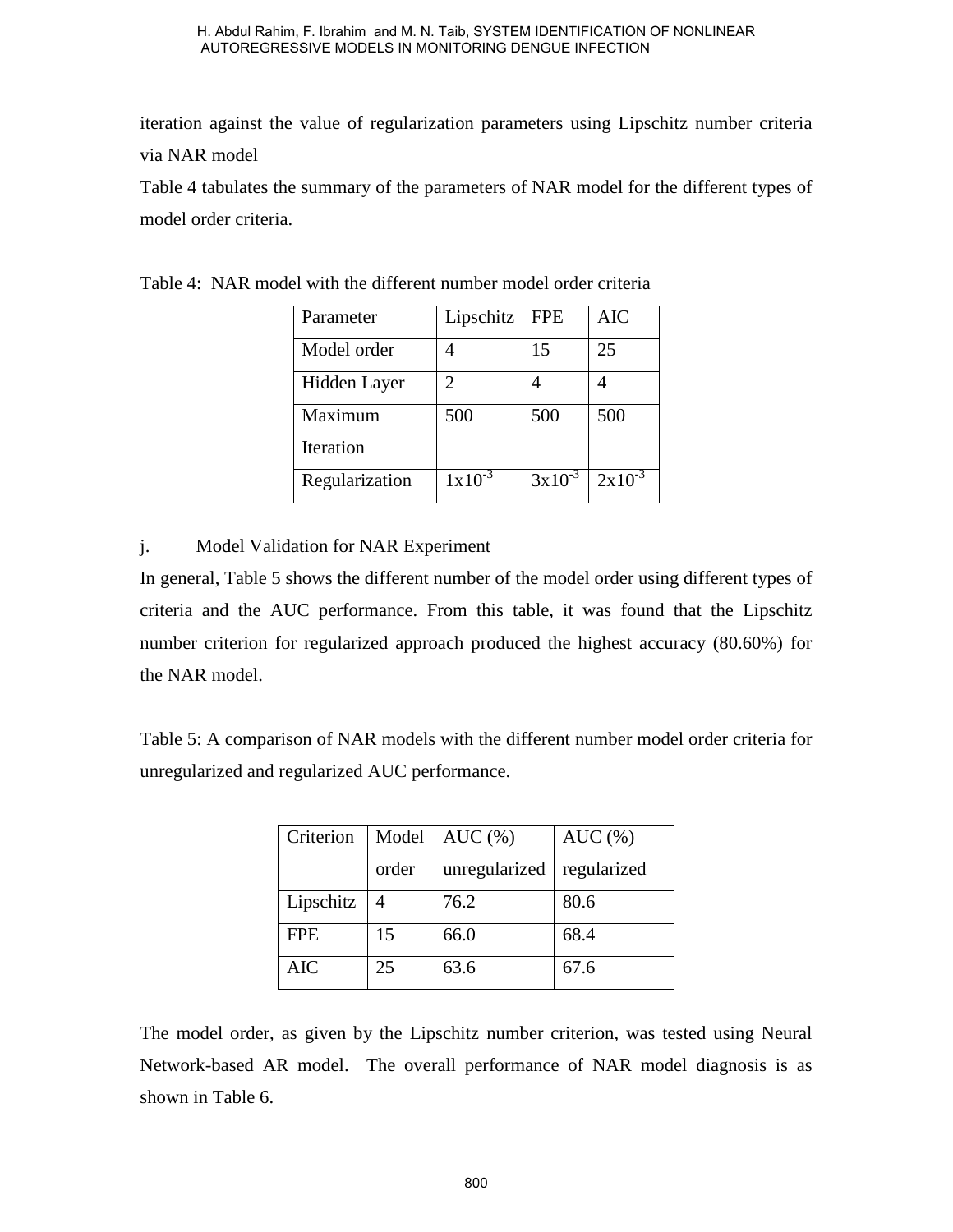| approaches. |                                                                                                                                                                                                                                                                                                                                                                                                                                                                                                                                                                                                                                                                                                                                                                                                                                                                                                                                                                                                                                          | Criterion |            |            |  |
|-------------|------------------------------------------------------------------------------------------------------------------------------------------------------------------------------------------------------------------------------------------------------------------------------------------------------------------------------------------------------------------------------------------------------------------------------------------------------------------------------------------------------------------------------------------------------------------------------------------------------------------------------------------------------------------------------------------------------------------------------------------------------------------------------------------------------------------------------------------------------------------------------------------------------------------------------------------------------------------------------------------------------------------------------------------|-----------|------------|------------|--|
|             |                                                                                                                                                                                                                                                                                                                                                                                                                                                                                                                                                                                                                                                                                                                                                                                                                                                                                                                                                                                                                                          | Lipschitz | <b>FPE</b> | <b>AIC</b> |  |
|             | Unregularized                                                                                                                                                                                                                                                                                                                                                                                                                                                                                                                                                                                                                                                                                                                                                                                                                                                                                                                                                                                                                            |           |            |            |  |
|             | Sensitivity                                                                                                                                                                                                                                                                                                                                                                                                                                                                                                                                                                                                                                                                                                                                                                                                                                                                                                                                                                                                                              | 87.14     | 86.57      | 86.67      |  |
|             | Specificity                                                                                                                                                                                                                                                                                                                                                                                                                                                                                                                                                                                                                                                                                                                                                                                                                                                                                                                                                                                                                              | 85.71     | 83.33      | 80.00      |  |
|             | Diagnostic Accuracy                                                                                                                                                                                                                                                                                                                                                                                                                                                                                                                                                                                                                                                                                                                                                                                                                                                                                                                                                                                                                      | 86.81     | 85.88      | 85.33      |  |
|             | Euclidean                                                                                                                                                                                                                                                                                                                                                                                                                                                                                                                                                                                                                                                                                                                                                                                                                                                                                                                                                                                                                                | 0.19      | 0.21       | 0.15       |  |
|             | Distance                                                                                                                                                                                                                                                                                                                                                                                                                                                                                                                                                                                                                                                                                                                                                                                                                                                                                                                                                                                                                                 |           |            |            |  |
|             | from point $(0,1)$                                                                                                                                                                                                                                                                                                                                                                                                                                                                                                                                                                                                                                                                                                                                                                                                                                                                                                                                                                                                                       |           |            |            |  |
|             | Regularized                                                                                                                                                                                                                                                                                                                                                                                                                                                                                                                                                                                                                                                                                                                                                                                                                                                                                                                                                                                                                              |           |            |            |  |
|             | Sensitivity                                                                                                                                                                                                                                                                                                                                                                                                                                                                                                                                                                                                                                                                                                                                                                                                                                                                                                                                                                                                                              | 87.14     | 83.61      | 88.33      |  |
|             | Specificity                                                                                                                                                                                                                                                                                                                                                                                                                                                                                                                                                                                                                                                                                                                                                                                                                                                                                                                                                                                                                              | 80.95     | 83.33      | 86.67      |  |
|             | Diagnostic Accuracy                                                                                                                                                                                                                                                                                                                                                                                                                                                                                                                                                                                                                                                                                                                                                                                                                                                                                                                                                                                                                      | 85.71     | 83.54      | 88.00      |  |
|             | Euclidean<br>Distance                                                                                                                                                                                                                                                                                                                                                                                                                                                                                                                                                                                                                                                                                                                                                                                                                                                                                                                                                                                                                    | 0.23      | 0.23       | 0.18       |  |
|             | from point $(0,1)$                                                                                                                                                                                                                                                                                                                                                                                                                                                                                                                                                                                                                                                                                                                                                                                                                                                                                                                                                                                                                       |           |            |            |  |
|             | For Lipschitz number criterion, the diagnostic accuracy of 86.81% was achieved for the<br>unregularized method, whereas a small proportion of diagnostic error 13.19% has been<br>observed for the total test group of 210 subjects. An 87.14% sensitivity, 85.71%<br>specificity and 95.31% of positive prediction were evaluated for the designed model<br>structure. The area under the ROC curve (AUC) was 76.2%. The regularized method<br>illustrates 85.71% of accuracy in diagnosis while 14.29% is the indicated diagnostic<br>error. Overall, the designed model structure has 87.14% sensitivity, 80.95% specificity<br>and the positive prediction was 93.84%. The performances were measured based on the<br>receiver operating characteristic (ROC) curves.<br>The overall performance of NARX model with unregularized approach is as shown in<br>Table 6. The area under the ROC curve (AUC) was 76.20% is shown in Figure 8<br>(Lipschitz number). The closest ED is depicted from the ideal point $(0,1)$ as 0.19 when |           |            |            |  |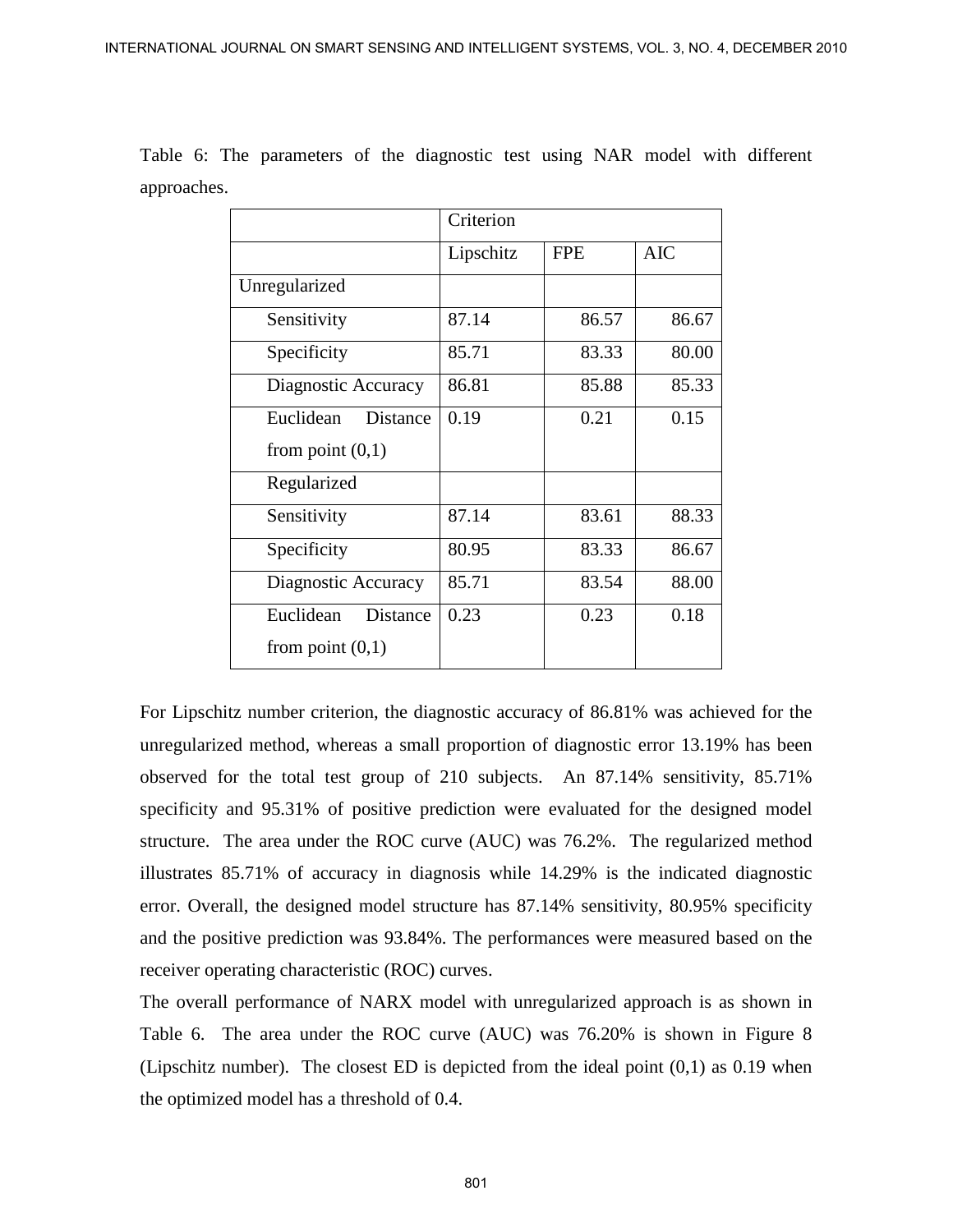

Figure 8: ROC curve for Lipschitz number criterion using NAR unregularized model

The ROC curve for the Lipschitz number criterion with regularized approach is shown in Figure 9. The total AUC can be derived by combining the individual area with respect to the labeled thresholds in the figure. For Lipschitz number criterion, AUC is 80.6%. The closest ED is depicted from the ideal point  $(0,1)$  as 0.23 when the optimized model has a threshold of 0.4.



Figure 9: ROC curve for Lipschitz number criterion using NAR regularized model.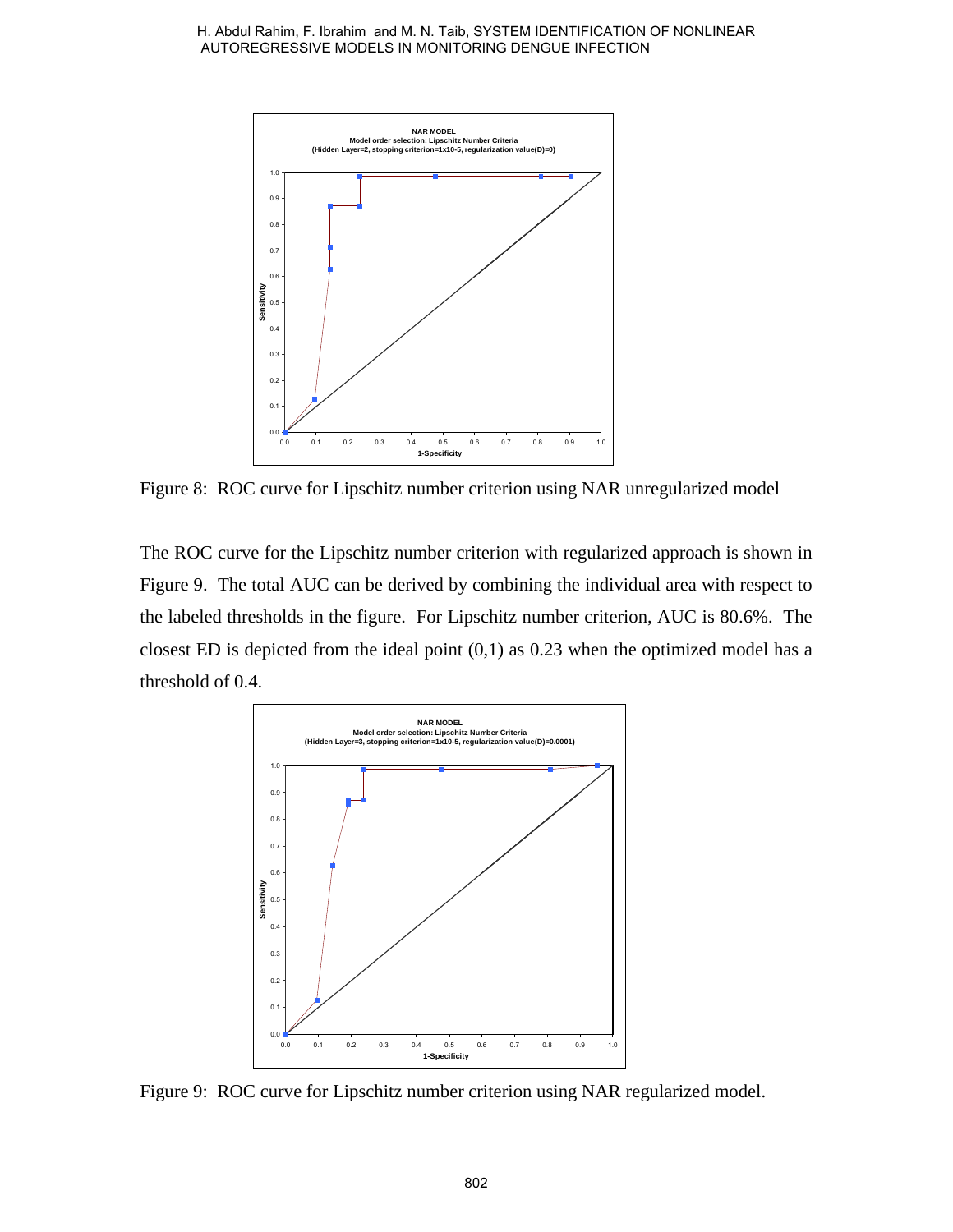#### V. CONCLUSIONS

Using SPSS analysis, it was found that the work presented has successfully modeled heamoglobin status using selected physiological parameters (i.e. gender, vomiting, weight and day of fever) and BIA parameters (i.e. reactance).

The best model produced by the multilinear regression using four variables (gender, weight, reactance and vomiting) only yields an accuracy of 43%. This model can be written as follows:

 $Hb = 6.012 + 1.309(gender) + 0.029(weight) + 0.047(react.) + 0.19(vomiting) + \varepsilon$ 

NAR model has produced AUC of 72.60% using Lipschitz number with unregularized method but the AUC was improve by using the regularized method (80.60%)

The model accuracies in predicting the haemoglobin status, to indicate the dengue progressions, ranges from 43% (using the multilinear regression) to 80.60% (using NAR model).

#### Acknowledgements

The authors are indebted to Universiti Teknologi Malaysia for financial supports.

#### References

- [1] W. H. Organization, *Dengue Haemorrhagic fever Diagnosis, treatment, Prevention, and control*, 2nd ed. Geneva: WHO, 1997.
- [2] U.G. Kyle, I. Bosaeus, A.D. De Lorenzo, P. Deurenberg, M. Elia, J.M. Gomez, B.L. Heitmann, L. Kent-Smith, J. Melchior, M. Pirlich, H. Scharfetter, A.M.W.J. Schols and C. Pichard, "Biolectrical impedance analysis - part1:review of principles and methods," *Clinical Nutrition*, vol. 23, pp. 1226-1243, 2004. REFRANTONIC JOLENNI, and SMART SENSING AND RELEASER SYSTEMS, SCC. 3, NO 4, DECEMBER 2010<br>
V. CONCLUSIONS<br>
Using SPSS analysis, it was found that the work presented has successfully modeled<br>
thermoelobin states using selec
	- [3] F. M. Skae, "Dengue fever in Penang," *Br. Med. J*, vol. 2, pp. 1581-1582, 1902.
	- [4] S. C. Gordon, "Dengue: an introduction. In: Rudnick A, Lim TW, Eds. Dengue Fever Studies in Malaysia Institute for Medical Research Malaysia" *Bulletion*, vol. 23, pp. 1-5, 1986.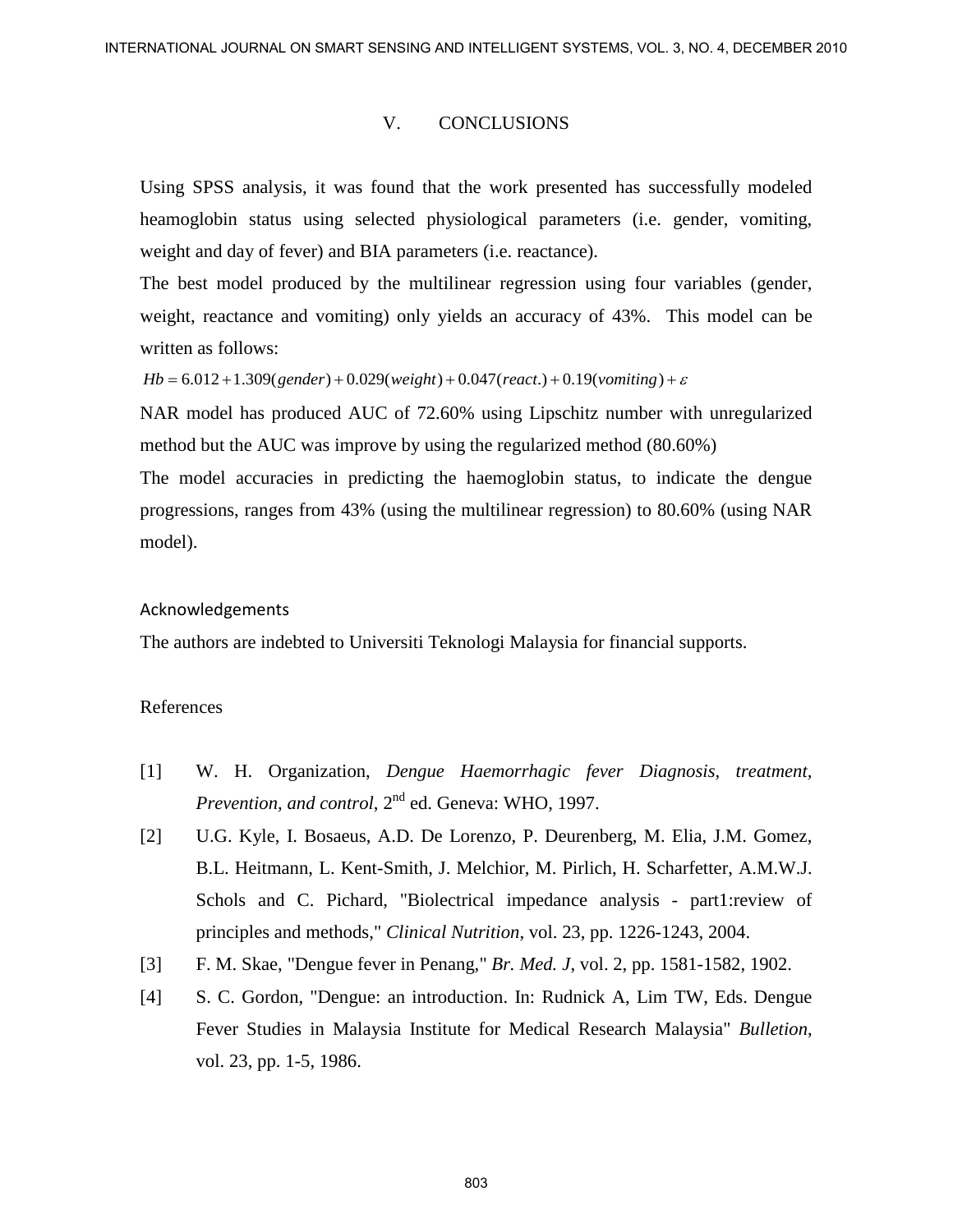- [5] W. C. a. R. Annual Report, "Dengue Haemorrhagic Fever," Dept. of Medical Microbiology, Fac. of Medicine, University of Malaya, 50603 Kuala Lumpur Malaysia, 1998.
- [6] F. Ibrahim, M.N. Taib, W.A.B. Wan Abas, C.C. Guan, and S. Sulaiman, "A novel dengue fever (DF) and dengue haemorrhagic fever (DHF) analysis using artificial neural network," *Compu. Methods Programs Biomed.*, vol. 79, pp. 273-281, 2005. H. Abdul Rahim, F. Ibrahim and M. N. Taib, SYSTEM IDENTIFICATION OF NORUMEAR<br>AUTOREGISESIVE MORE IN MONITORING DENSILE IPSECT DON CONCIDENT ON WATCHEN WITHOUT THE CONDUCT THE CONDUCT THE CONDUCT THE CONDUCT THE UNIT MAININ
- [7] P.M. Djuric, and S.M. Kay, "Order selection of autoregressive models," *IEEE Trans. On sig. Processing* vol. 40, no.11, pp. 2829-2833, 1992.
- [8] G.E.P Box, and J.M. Jenkins, "Time series analysis, forecating and control," *San Francisco:Holden Day*, 1970.
- [9] H. Akaike, "A new look at the statistical model identification," *IEEE Trans. On Automat. Contr.*, vol. 19, pp. 716-723, 1974.
- [10] J. Rissanen, "Modeling by shortest data descriotion," *Automatica*, vol. 14, pp. 465-478, 1978.
- [11] R. L. Kashyap, "Optimal choice of AR and MA parts in autoregressive moving average models " *IEEE Trans. Patt. Anal. Machine Intelligent*, vol. 14, pp. 99- 104, 1982.
- [12] G. Schwarz, "Estimating the dimension of the model," *Ann. Stat.*, vol. 6, pp. 461- 464, 1978.
- [13] K.S. Narenda, and K. Parthasarathy "Identification and control of dynamical systems using neural networks," *IEEE Trans. On Nueral Networks*, vol. 1, pp. 4- 27, 1990.
- [14] X. He, and H. Asada, "A new method for identifying orders of input-output models for nonlinear dynamic systems," *Proc. of the American Control* pp. 2520- 2523, 1993.
- [15] M. Norgaard, "Neural network based on system identification toolbox," *Technical Report, 00-E-891, Department of Automation, Technical University of Denmark*, 2000.
- [16] A. Raganathan, "The Levenberg-Marquardt Algorithm," Georgia Institute of Technology, unpublished.
- [17] S. Roweis, "Levenberg-Marquardt Optimization," Univ. of Toronto, unpublished.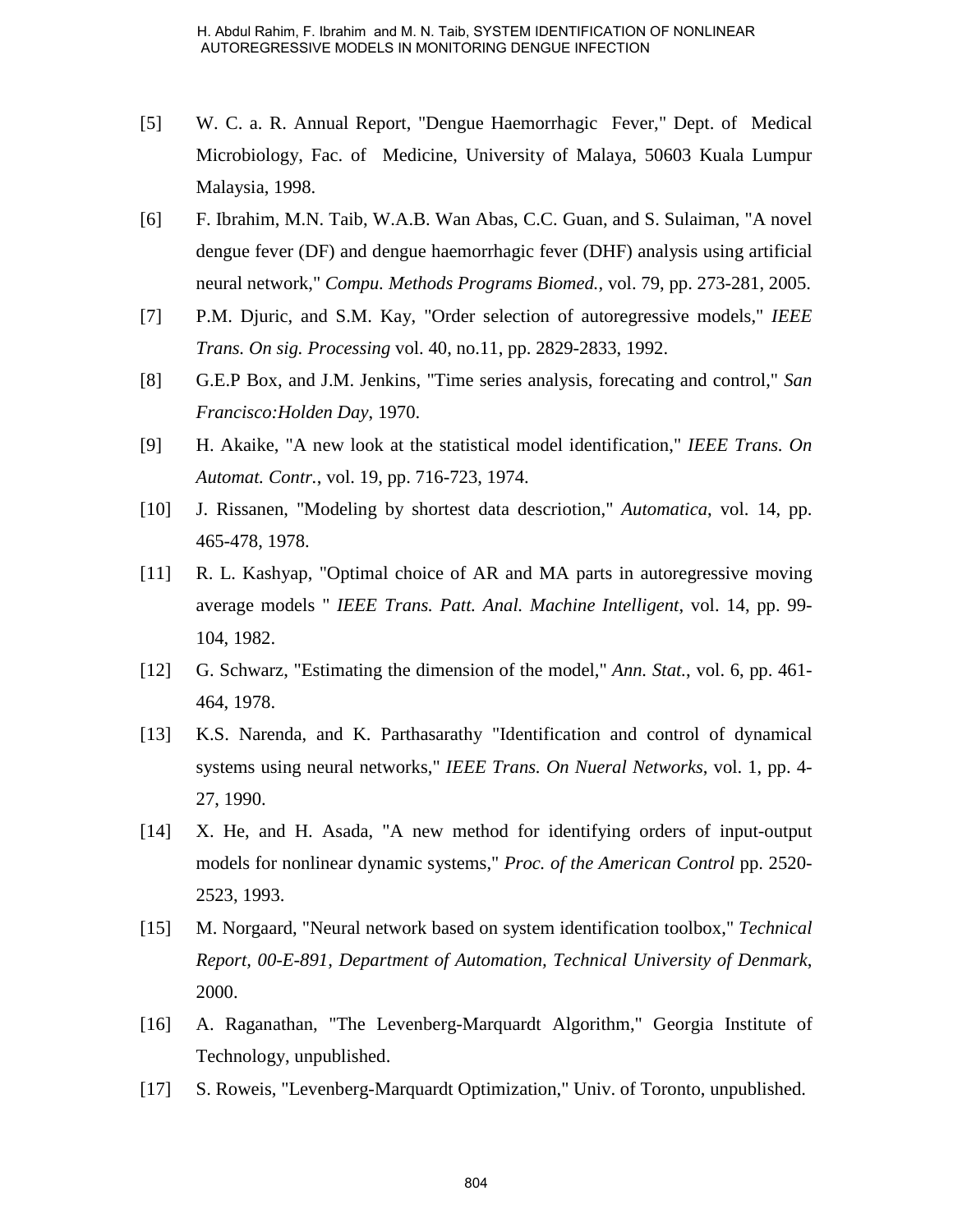- [18] K.P. Adlassnig, and W. Scheithauer, "Performance evaluation of medical expert systems using ROC curves," *Compt. Biomed. Res.*, vol. 22, pp. 297-313, 1989.
- [19] J.A. Hanley, and B.J. McNeil, "The meaning and use of the area under a receiver operating characteristic (ROC) curve," *Radiology*, vol. 143, pp. 29-36, 1982.
- [20] T.J. Downey, D.J. Meyer, R.M. Price, and E.L. Spitznagel "Using the receiver operating characteristics to asses the performance of neural calssifiers," pp. 3642- 3646, 1999.
- [21] B.J. McNeil, and J.A. Hanley, "Statistical approaches to the analysis of receiver operating characteristic (ROC) curves," *Medical Decision Making*, vol. 4, pp. 1984, 1984.
- [22] F. Ibrahim, "Prognosis of dengue fever and dengue haemorrhagic fever using bioelectrical impedance," PhD Thesis, Department of Biomedical Engineering,University of Malaya, July, 2005.
- [23] *Dengue Haemorrhagic fever Diagnosis, treatment, Prevention, and control*, 2nd ed. Geneva: World Health Organization, 1997.
- [24] E. Chungue, J.P. Boutin, and J. Roux, "Antibody capture ELISA for IgM antibody titration in sera for dengue serodiagnosis and survellance," *Research in Virology*, vol. 140, pp. 229-240, 1989.
- [25] F. Ibrahim, N.A. Ismail, M.N. Taib and W.A.B. Wan Abas, "Modeling of hemoglobin in dengue fever and dengue hemorrhagic fever using biolectrical impedance " *Physiol. Meas.*, vol. 25, pp. 607-615, 2004.
- [26] A.R. Herlina, I. Fatimah, and T. Mohd Nasir, "A non-invasive system for predicting hemoglobin (Hb) in dengue fever (DF) and dengue hemorrhagic fever (DHF) " in *Proc. Int. Conf. on Sensor and New Techniques in Pharmaceutical and Biomedical Research (ASIASENSE)*, Kuala Lumpur, 2005. RYIERA-ITONAL JOURNAL TON SMART SENSING, AND NEW YORNEWS SYSTEMS, VOL. 3, NO 4, DECEMBER 2010<br>
[18] K.P. Adlancesig, and W. Scheibhnart, "Performance evaluation of medical expert<br>
system using ROC curves," Compt. Biomed.
	- [27] H. Abdul Rahim, F. Ibrahim, and M.N. Taib, "Modelling of hemoglobin in dengue infection application," *Journal of Electrical Engineering (ELEKTRIKA)*, vol. 8, pp. 64-67, 2006.
	- [28] L. Albert, "Impedance ratio in bioelectrical impedance measurements for body fluid shift determinitation," in *Proc. Proc. of the IEEE 24th Annual Northeast Bioengineering*, 1998, pp. 24-25.